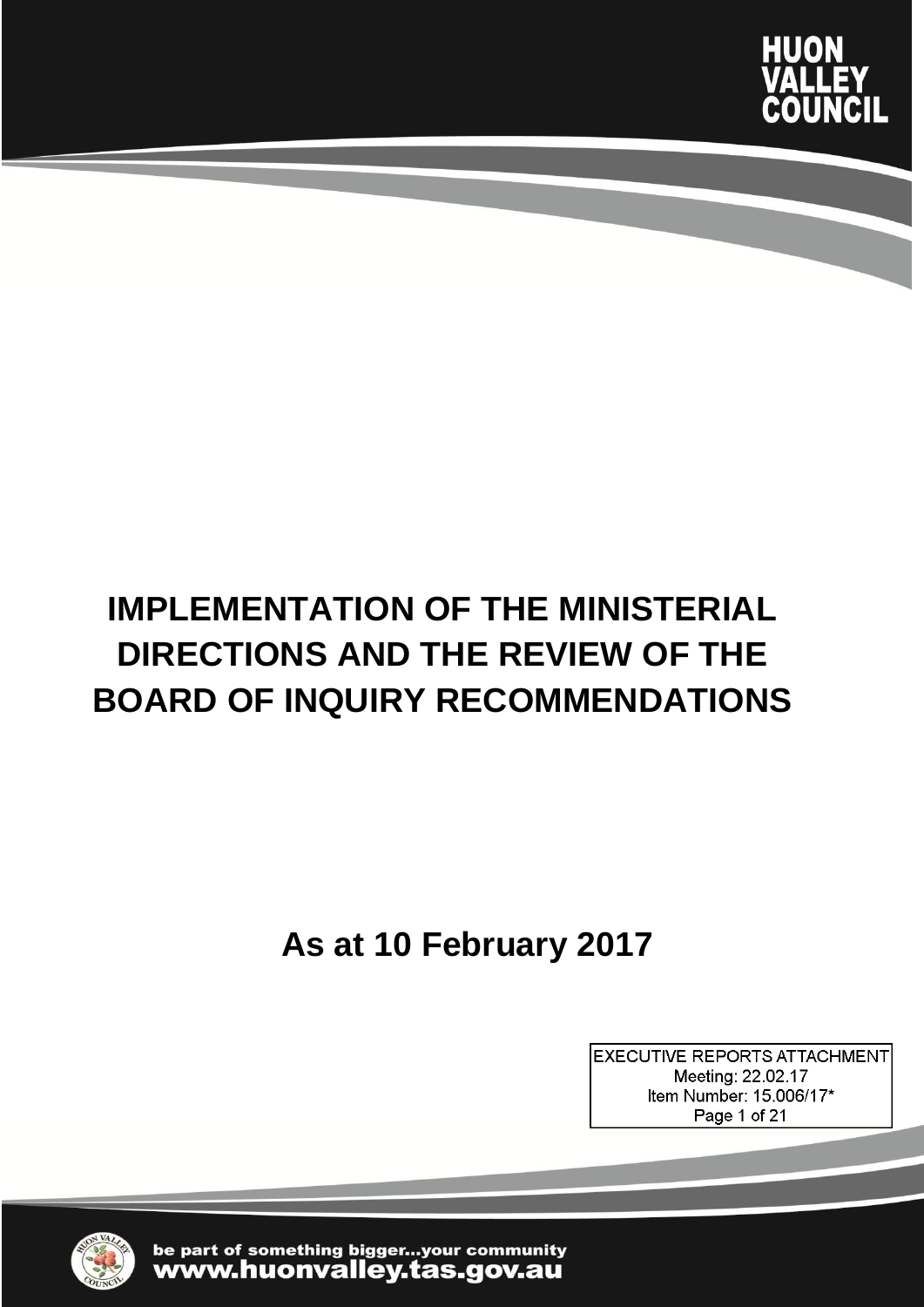### **INTRODUCTION**

On 8 September 2015 the Minister for Planning and Local Government established a Board of Inquiry pursuant to the *Local Government Act 1993.* The Board of Inquiry undertook a process of investigation and on 15 June 2016 a report to the Minister for Planning and Local Government (The Minister) was released which included 55 Recommendations.

The Minister, pursuant to section 225 considered the Report and chose to make 7 Ministerial Directions dated 15 June 2016.

The Huon Valley Councillors were dismissed, effective 10 October 2016.

Council at its Ordinary Meeting of 14 December 2016 approved a process and template to be used for the finalisation of the Implementation of the Ministerial Directions and the review of the Board of Inquiry Recommendations.

Following the December 2016 Council meeting, each of the tables were populated with HVC comments or actions on the progress or completion to date. The Acting General Manager has met with Deputy Director of Local Government on two occasions to review and discuss the actions to date and seek the Local Government Division's endorsement of the updated tables.

The Local Government Division, on 14 February 2017, provided the following overarching statement in relation to the comments provided in the table:

*The Local Government Division is monitoring progress towards the implementation of the Ministerial Directions and Board of Inquiry recommendations which remain relevant after the dismissal of the councillors on 10 October 2016. The Division is satisfied that the Council is undertaking appropriate steps and will continue to liaise with senior management on items still to be actioned.*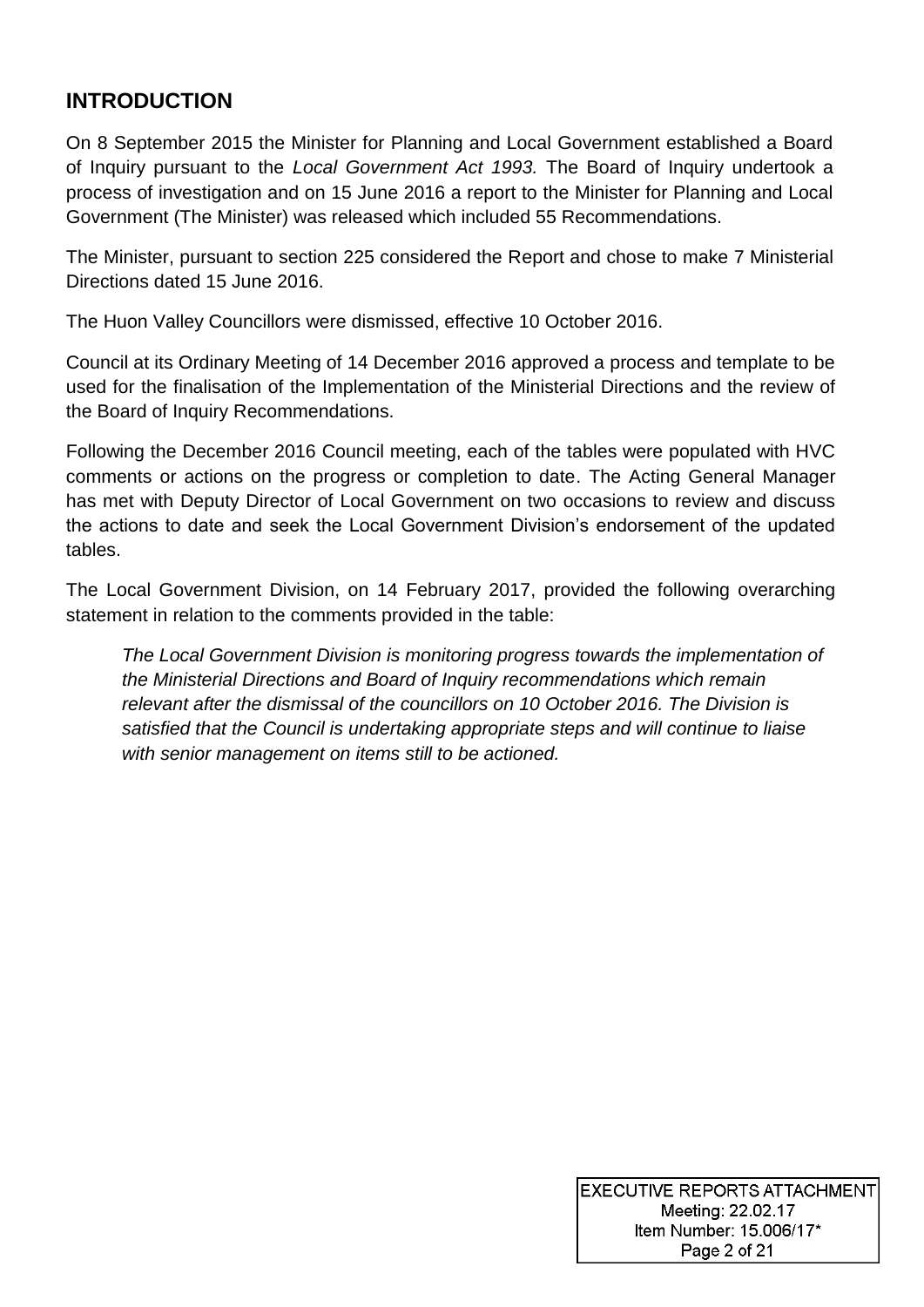## **Implementation of Ministerial Directions**

| <b>Direction</b><br><b>Number</b> | <b>Direction</b>                                                                                                                                                                                                                                                                                                                                                                                                                                                                                                                                                                                                                                                                                                                                                                                                                                                                                   | <b>HVC Comment</b>                                                                 | C - complete<br>NA - not applicable<br><b>NFA</b> - no further action at this time<br>O - ongoing<br>WIP - work in progress |
|-----------------------------------|----------------------------------------------------------------------------------------------------------------------------------------------------------------------------------------------------------------------------------------------------------------------------------------------------------------------------------------------------------------------------------------------------------------------------------------------------------------------------------------------------------------------------------------------------------------------------------------------------------------------------------------------------------------------------------------------------------------------------------------------------------------------------------------------------------------------------------------------------------------------------------------------------|------------------------------------------------------------------------------------|-----------------------------------------------------------------------------------------------------------------------------|
| 1                                 | Pursuant to section 225(2)(d) of the Act, take steps to facilitate the<br>development of a professional working relationship between the Mayor and<br>the General Manager by:<br>arranging for formal mediation and conflict resolution to be delivered by an<br>a)<br>independent provider and to commence within 30 days between the<br>Mayor and General Manager;                                                                                                                                                                                                                                                                                                                                                                                                                                                                                                                               | Not<br>applicable<br>10<br>from<br>October 2016.                                   | <b>NA</b>                                                                                                                   |
|                                   | facilitating the development of a Statement of Expectations to govern the<br>b)<br>relationship between the Mayor and General Manager in the discharge of<br>their functions under the Act to include:<br>the timing of regular meetings;<br>ii. the manner in which the outcomes of those meetings are<br>recorded;<br>iii. the scope of information that may be requested by the Mayor;<br>iv. the timeframes for requesting information from the General<br>Manager;<br>v. the timeframes for providing information to the Mayor;<br>vi. the development of authorisation processes for formal press<br>releases issued by either office;<br>vii. the roles of both parties in developing Council agendas and<br>conduct at Council meetings; and<br>viii. the process for dealing with disagreements on issues that arise that<br>are not explicitly covered in the Statement of Expectations. | Statement of Expectations to<br>be drafted, for consideration of<br>a new Council. | <b>WIP</b>                                                                                                                  |
|                                   | endorsing the Statement of Expectations;<br>c)                                                                                                                                                                                                                                                                                                                                                                                                                                                                                                                                                                                                                                                                                                                                                                                                                                                     | Refer to 1B                                                                        | <b>NFA</b>                                                                                                                  |
|                                   | publishing the Statement of Expectations on the Council website<br>d)<br>within a period of 90 days; and                                                                                                                                                                                                                                                                                                                                                                                                                                                                                                                                                                                                                                                                                                                                                                                           | Refer to 1B                                                                        | <b>NFA</b>                                                                                                                  |
|                                   | facilitating leadership development for the Mayor and the General<br>e)<br>Manager, including an assessment of individual competencies and areas<br>for development, to be completed within a period of 60 days.                                                                                                                                                                                                                                                                                                                                                                                                                                                                                                                                                                                                                                                                                   | Not<br>applicable<br>10 <sup>°</sup><br>from<br>October 2016                       | <b>NA</b>                                                                                                                   |
|                                   |                                                                                                                                                                                                                                                                                                                                                                                                                                                                                                                                                                                                                                                                                                                                                                                                                                                                                                    |                                                                                    | <b>EXECUTIVE REPORTS ATTACHMENT</b><br>Meeting: 22.02.17<br>Item Number: 15.006/17*<br>Page 3 of 21                         |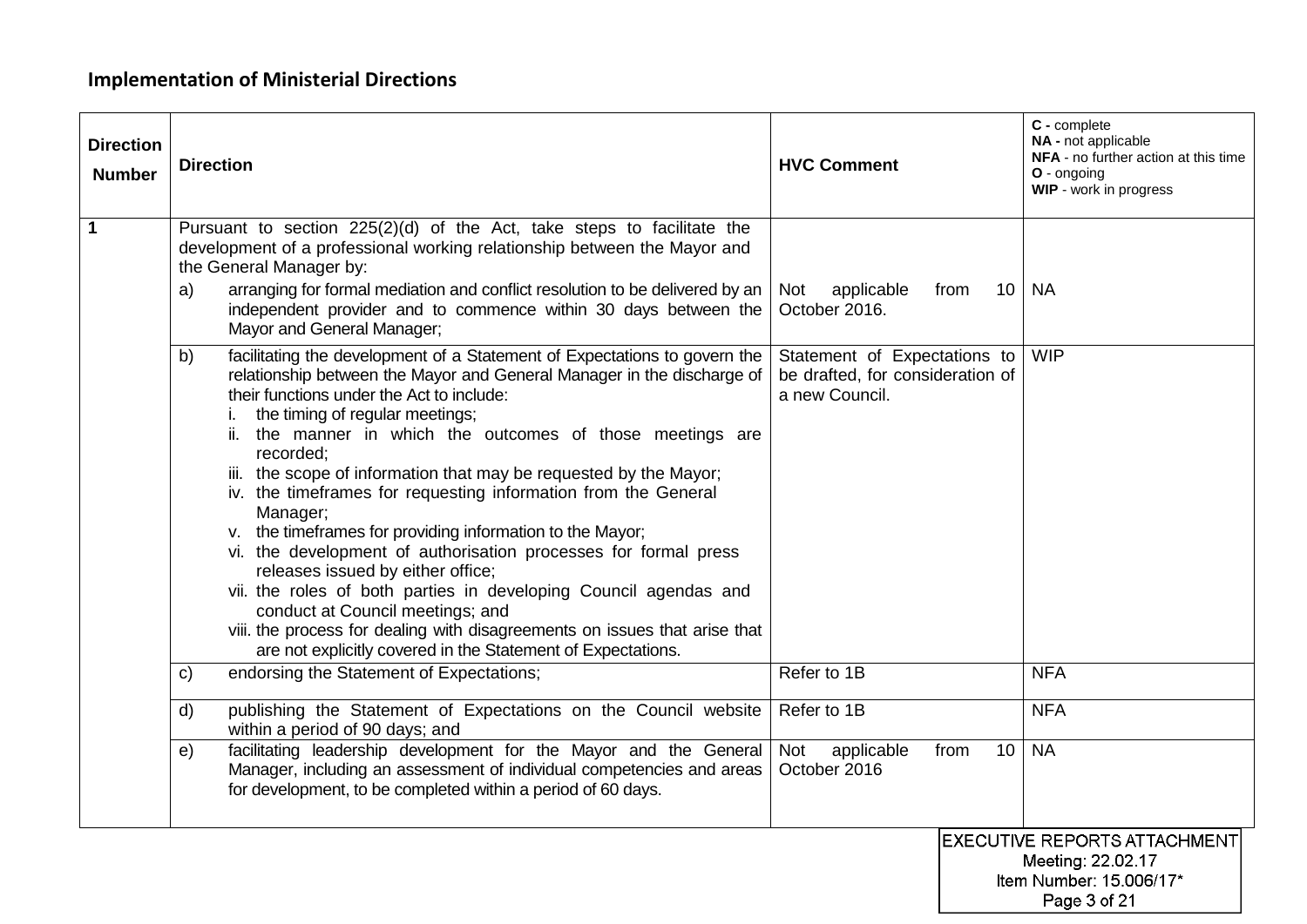| <b>Direction</b><br><b>Number</b> | <b>Direction</b>                                                                                                                                                                                                                                                                                                                                                                                                                                                                                                | <b>HVC Comment</b>                                                                                                                                                                                           | C - complete<br>NA - not applicable<br>NFA - no further action at this time<br>O - ongoing<br>WIP - work in progress |
|-----------------------------------|-----------------------------------------------------------------------------------------------------------------------------------------------------------------------------------------------------------------------------------------------------------------------------------------------------------------------------------------------------------------------------------------------------------------------------------------------------------------------------------------------------------------|--------------------------------------------------------------------------------------------------------------------------------------------------------------------------------------------------------------|----------------------------------------------------------------------------------------------------------------------|
| $\overline{2}$                    | Pursuant to section 225(2)(a) of the Act, rectify the irregular behaviour<br>between councillors by:                                                                                                                                                                                                                                                                                                                                                                                                            |                                                                                                                                                                                                              |                                                                                                                      |
|                                   | facilitating mediated conflict resolution sessions for all councillors to<br>a)<br>be delivered by an independent provider and to commence within 60<br>days and continue for such period and at such intervals as the<br>mediator determines; and                                                                                                                                                                                                                                                              | applicable<br>10 <sup>°</sup><br>Not<br>from<br>October 2016                                                                                                                                                 | <b>NA</b>                                                                                                            |
|                                   | facilitating training for all councillors on their roles and responsibilities<br>b)<br>under the Act, with specific reference to the Good Governance Guide for<br>Local Government in Tasmania published by the Department of Premier<br>and Cabinet (the Good Governance Guide) and the Model Code of<br>Conduct for Tasmanian councillors set out in Schedule 1 of the Local<br>Government (Model Code of Conduct) Order 2016, to be commenced<br>within 45 days and completed within a period of six months. | Training to be provided on the<br>appointment of a new Council<br>as part of the Induction<br>program.                                                                                                       | <b>NFA</b>                                                                                                           |
| $\mathbf{3}$                      | Pursuant to section 225(2)(a) of the Act, beginning immediately and for a period<br>of 12 months, ensure that all public statements made regarding Council positions<br>and decisions are first approved by the Council or, where this is impractical,<br>jointly endorsed by the Mayor and the General Manager.                                                                                                                                                                                                | applicable<br>from<br>10 <sup>°</sup><br><b>Not</b><br>October 2016<br>No further action required                                                                                                            | <b>NA</b>                                                                                                            |
| $\overline{\mathbf{4}}$           | Pursuant to section 225(2)(b) of the Act, discontinue the portfolio system<br>presently adopted by the Council within a period of 90 days.                                                                                                                                                                                                                                                                                                                                                                      | Council at Special Council<br>Meeting of 11 August 2016<br>resolved<br>discontinue<br>to<br>Portfolio system - Resolution<br>No. 15.030/16*                                                                  | $\mathsf{C}$                                                                                                         |
| $5\phantom{1}$                    | Pursuant to section 225(2)(d) of the Act, within a period of 90 days, take<br>steps to establish sufficient committees under sections 23 and 24 of the Act<br>to enable the efficient discharge of the Council's powers and functions under<br>the Act.                                                                                                                                                                                                                                                         | Council at Special Council<br>Meeting of 11 August 2016<br>resolved<br>the<br>committee<br>structure.<br>A further review will be<br>completed on the development<br>of a Committee Policy in the<br>future. | <b>WIP</b>                                                                                                           |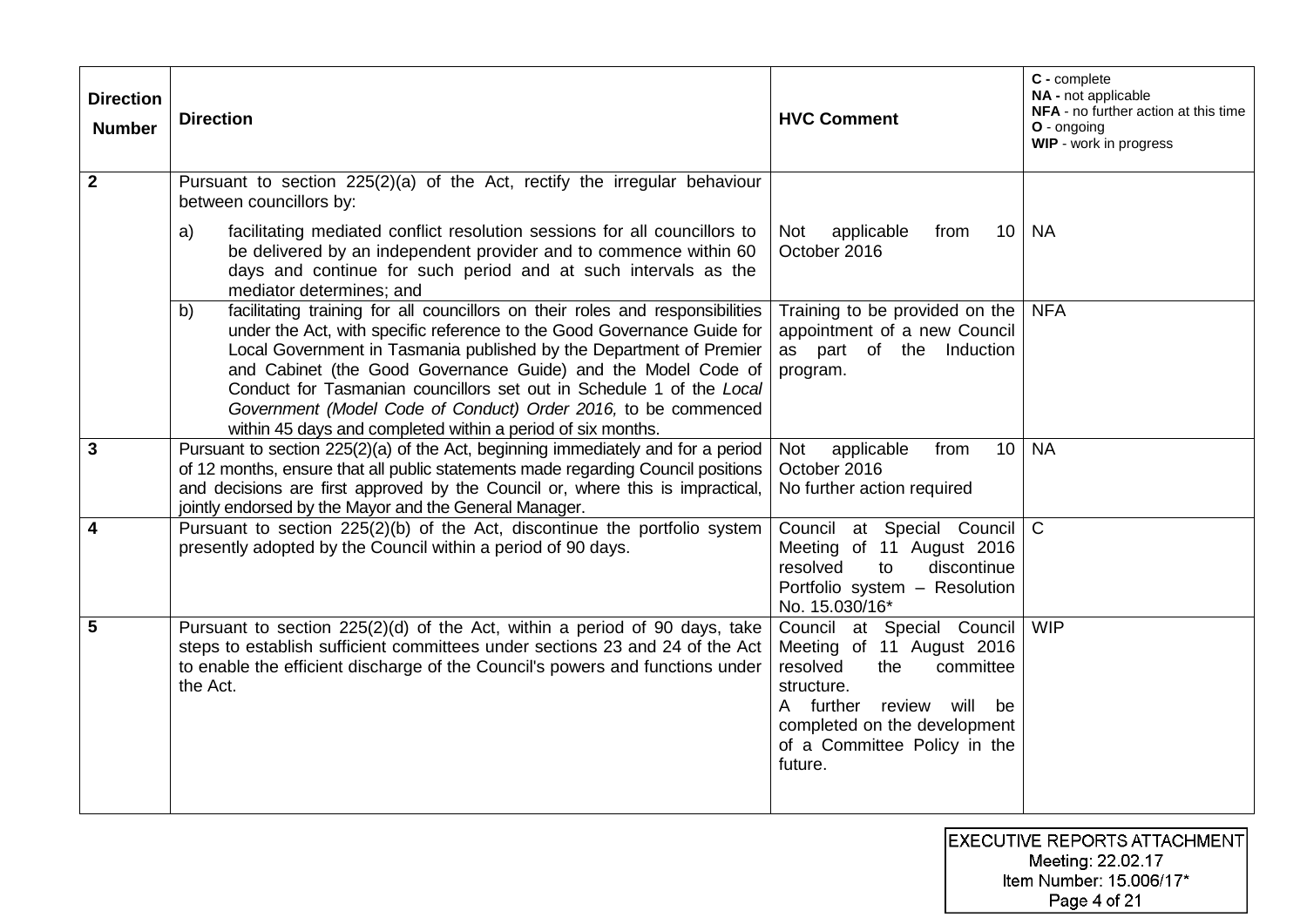| <b>Direction</b><br><b>Number</b> | <b>Direction</b>                                                                                                                                                                                                                                                                                                                                               | <b>HVC Comment</b>                                                                                                                                                                                                  | C - complete<br>NA - not applicable<br>NFA - no further action at this time<br>$O$ - ongoing<br>WIP - work in progress |
|-----------------------------------|----------------------------------------------------------------------------------------------------------------------------------------------------------------------------------------------------------------------------------------------------------------------------------------------------------------------------------------------------------------|---------------------------------------------------------------------------------------------------------------------------------------------------------------------------------------------------------------------|------------------------------------------------------------------------------------------------------------------------|
| $\overline{6}$                    | Pursuant to section 225(2)(d) of the Act, take the following steps:                                                                                                                                                                                                                                                                                            |                                                                                                                                                                                                                     |                                                                                                                        |
|                                   | Within a period of six months, and taking into account<br>a)<br>Direction 3, in consultation with the community, develop a<br>communication and consultation plan for all internal and external<br>communications and consultation processes that is consistent with the<br>eight characteristics of good governance outlined in the Good<br>Governance Guide. | Review of the Communication<br>and Consultation Plan to<br>commence in March 2017.                                                                                                                                  | <b>WIP</b>                                                                                                             |
|                                   | Within a period of 60 days, review processes to ensure the<br>b)<br>equitable provision of information to the Mayor and all councillors<br>in a timely manner in order to enable them to fulfil their functions<br>under sections 27 and 28 of the Act.                                                                                                        | Governance<br>Framework<br>Council<br>amended<br>Special<br>meeting 11 August 2016 $-$<br>Resolution No. 15.030/16*.<br>To be further considered as<br>part of the development of the<br>Statement of Expectations. | <b>WIP</b>                                                                                                             |
|                                   | Within a period of 90 days, establish a General Manager<br>C)<br>Performance Review Committee, to include the Mayor as an ex<br>officio member.                                                                                                                                                                                                                | Performance<br>Review   C<br>Committee established<br>by<br>Council at Special Council<br>meeting 11 August 2016 -<br>Resolution No. 15.030/16*.                                                                    |                                                                                                                        |
|                                   | Within a period of 60 days, develop a process for reviewing and<br>d)<br>monitoring the application of all human resource policies, plans and<br>programs to ensure that councillors are able to perform their collective<br>functions under section 28(2)(b) of the Act.                                                                                      | Quarterly HR reporting<br>to<br>Council established by Council<br>at Special Council meeting 11<br>August 2016 - Resolution No.<br>15.030/16*.                                                                      | $\mathbf C$                                                                                                            |
|                                   | Within a period of 60 days, ensure senior management are<br>e)<br>providing a supportive environment for council staff to come<br>forward with workplace issues and concerns.                                                                                                                                                                                  | Various initiatives have been   O<br>implemented as outlined in<br>Attachment 1.                                                                                                                                    |                                                                                                                        |
|                                   |                                                                                                                                                                                                                                                                                                                                                                |                                                                                                                                                                                                                     | <u> EXECUITIVE REPORTS ATTACHMENT</u><br>Meeting: 22.02.17<br>Item Number: 15.006/17*<br>Page 5 of 21                  |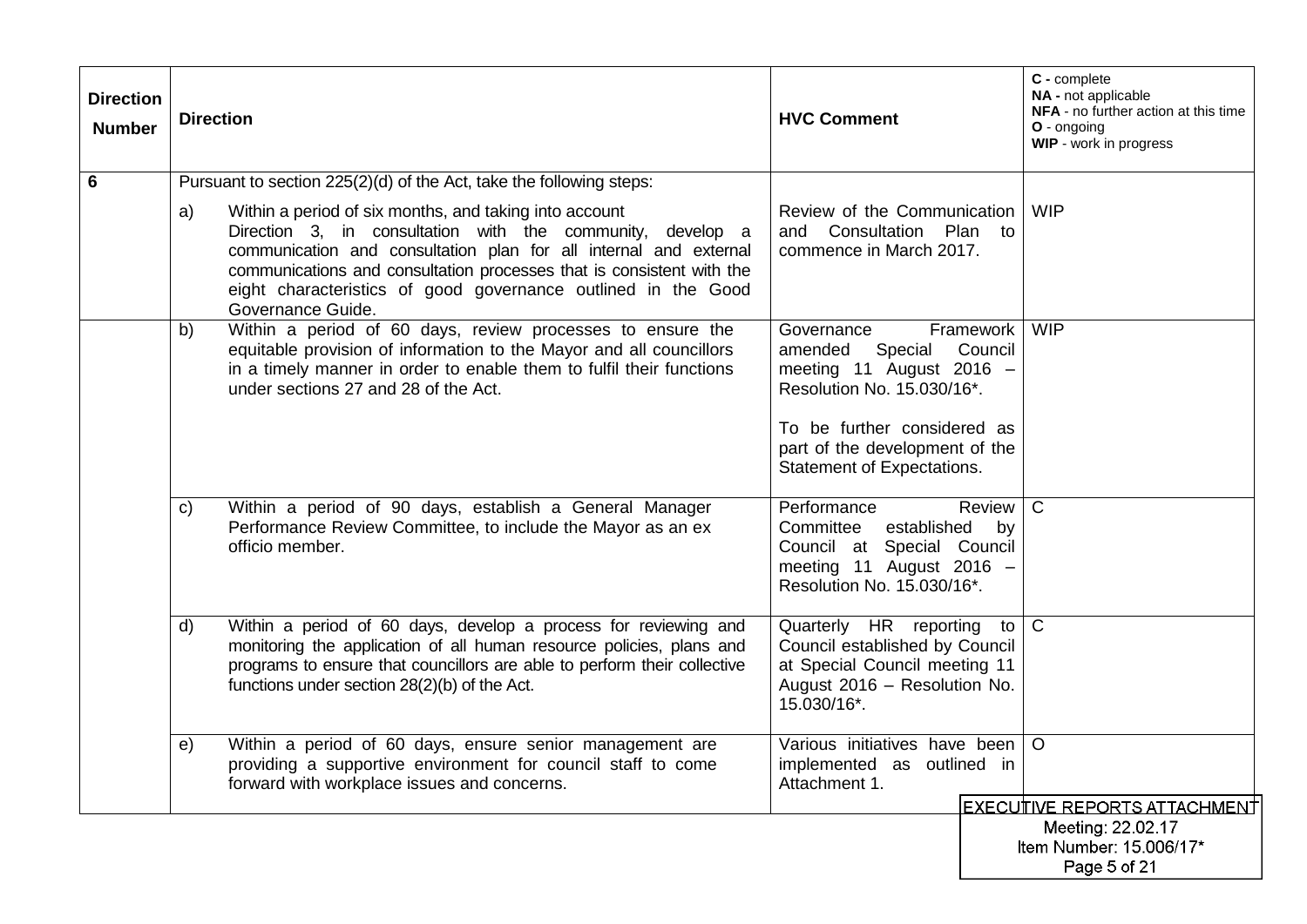| <b>Direction</b><br><b>Number</b> |    | <b>Direction</b>                                                                                                                                                                                                                                                    | <b>HVC Comment</b>                                                                                                                                                                                                                                                                                          | C - complete<br>NA - not applicable<br>NFA - no further action at this time<br>O - ongoing<br><b>WIP</b> - work in progress |
|-----------------------------------|----|---------------------------------------------------------------------------------------------------------------------------------------------------------------------------------------------------------------------------------------------------------------------|-------------------------------------------------------------------------------------------------------------------------------------------------------------------------------------------------------------------------------------------------------------------------------------------------------------|-----------------------------------------------------------------------------------------------------------------------------|
|                                   | f  | Within a period of 60 days, make corporate credit card statements for<br>the past four financial years publicly available.                                                                                                                                          | Council at a Special Council<br>meeting of 11 August 2016<br>resolved and released<br>all<br>credit cards for the four year<br>period –<br>Resolution<br>- No.<br>15.029/16*.                                                                                                                               | $\mathsf{C}$                                                                                                                |
|                                   | g) | Within a period of 60 days, update the Audit Panel Charter to enable<br>the referral of matters by parties other than the Council.                                                                                                                                  | Council resolved to amend the<br>Audit Panel Charter at an<br>Ordinary Council Meeting of 27<br><b>July 2016.</b><br>A further amendment will be<br>presented at the February<br>2017 Council meeting.                                                                                                      | <b>WIP</b>                                                                                                                  |
|                                   | h) | Within a period of 60 days, develop a transparent process for the<br>regular review and communication of progress on issues raised with<br>the Council.                                                                                                             | Council<br>resolved<br>the<br>implementation of the Current<br>Issues Status Report at a<br>Special Council meeting of 11<br>August 2016 - Resolution No.<br>15.034/16*.<br>This report is updated each<br>month and is included on all<br>agendas<br>commenced<br>at<br>Council meeting 11 August<br>2016. | $\circ$                                                                                                                     |
|                                   | i) | Within a period of 90 days, in consultation with the General Manager<br>and the Local Government Division of the Department of Premier and<br>Cabinet, develop a set of key performance indicators to measure the<br>effectiveness of Directions 6(a) to (h) above. | Key<br>Development<br>of<br>Performance<br>Indicators<br>is<br>ongoing and will be presented<br>to the Commissioner.                                                                                                                                                                                        | <b>WIP</b>                                                                                                                  |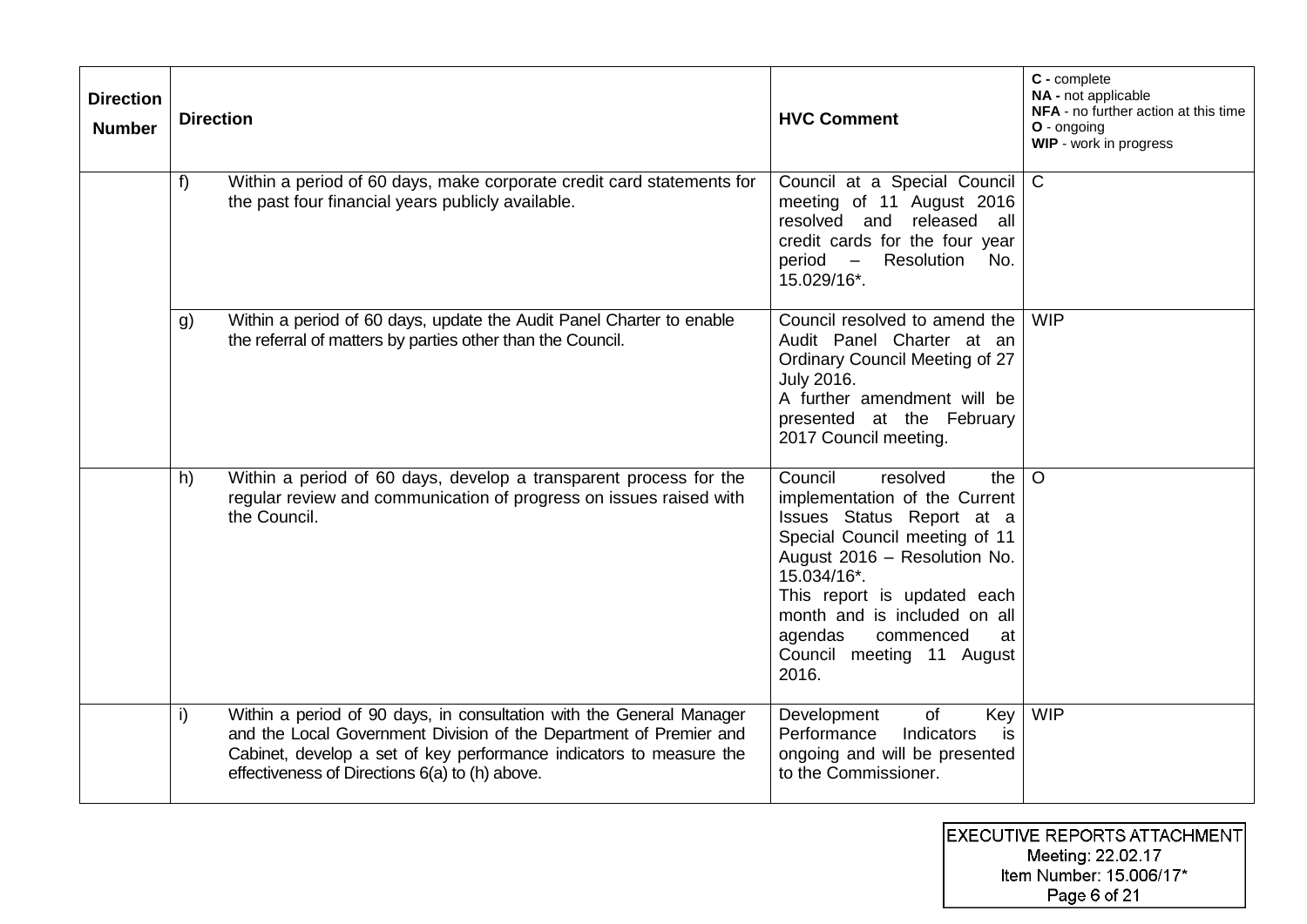| <b>Direction</b><br><b>Number</b> | <b>Direction</b>                                                                                                                                                                                                                                                                                       | <b>HVC Comment</b>                                                                                                                                                                                                              | $C$ - complete<br><b>NA</b> - not applicable<br>NFA - no further action at this time<br>$O -$ ongoing<br><b>WIP</b> - work in progress |
|-----------------------------------|--------------------------------------------------------------------------------------------------------------------------------------------------------------------------------------------------------------------------------------------------------------------------------------------------------|---------------------------------------------------------------------------------------------------------------------------------------------------------------------------------------------------------------------------------|----------------------------------------------------------------------------------------------------------------------------------------|
| $\overline{7}$                    | Pursuant to section $225(2)(d)$ of the Act, report every two months for the first six<br>months, and then quarterly thereafter for the term of the current<br>council, to the Local Government Division in the Department of Premier<br>Cabinet on the progress of actions taken to comply with these. | Regular<br>reporting<br>continues<br>between<br>the<br>Local<br>Government Division and the<br>Council.<br>Reporting is in the form of<br>telephone<br>regular<br>conversations, meetings, email<br>and written correspondence. | O                                                                                                                                      |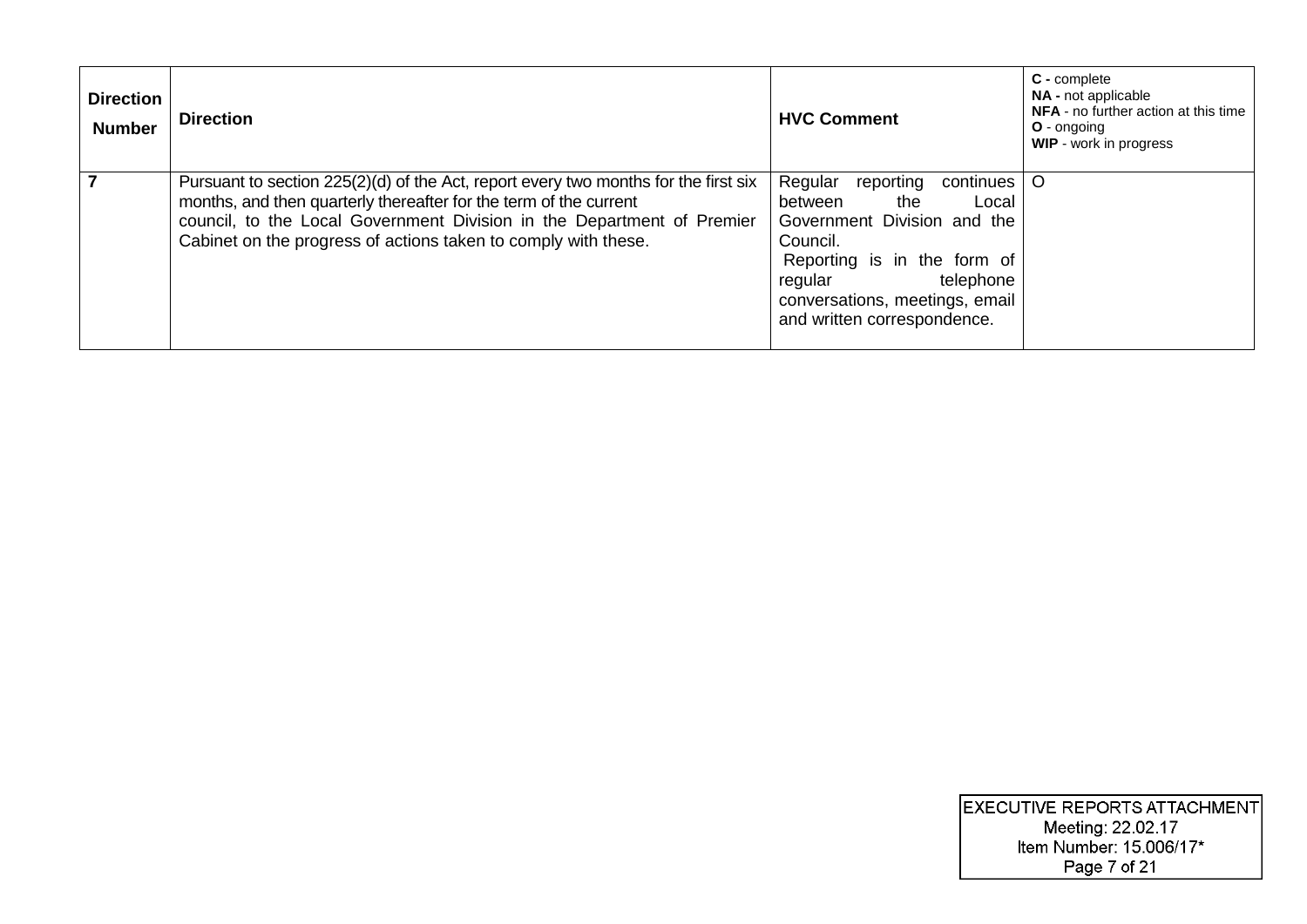#### **Attachment 1**

#### **Ministerial Direction 6(e)**

*Pursuant to section 225(2)(d) of the Act, take the following steps:*

*e) Within a period of 60 days, ensure senior management are providing a supportive environment for council staff to come forward with workplace issues and concerns.*

Initiatives implemented include:

- Re-introduction of the Culture Statement to all employees with an emphasis placed on its importance and its role within the workplace
- Thank you cards and a chocolate for every member of staff distributed
- Regular Leadership Group meetings being held
- Introduction of the Integrity Commission Speak Up Programme
- Introduction of feedback boxes at worksites currently being implemented
- Completion of the Professional Development Process with feedback provided to all employees
- Several employees have undertaken a mental health first aid course
- Training has been scheduled in the following areas plans are in place for :
	- o Fire wardens
	- o First aid
	- o Contact officers
	- o Integrity Commission
- Stay Chatty information sessions has been held for employees
- A new staff intranet site has been developed and is accessible to all work sites
- Information regarding the Employee Assistance Program is readily available to all staff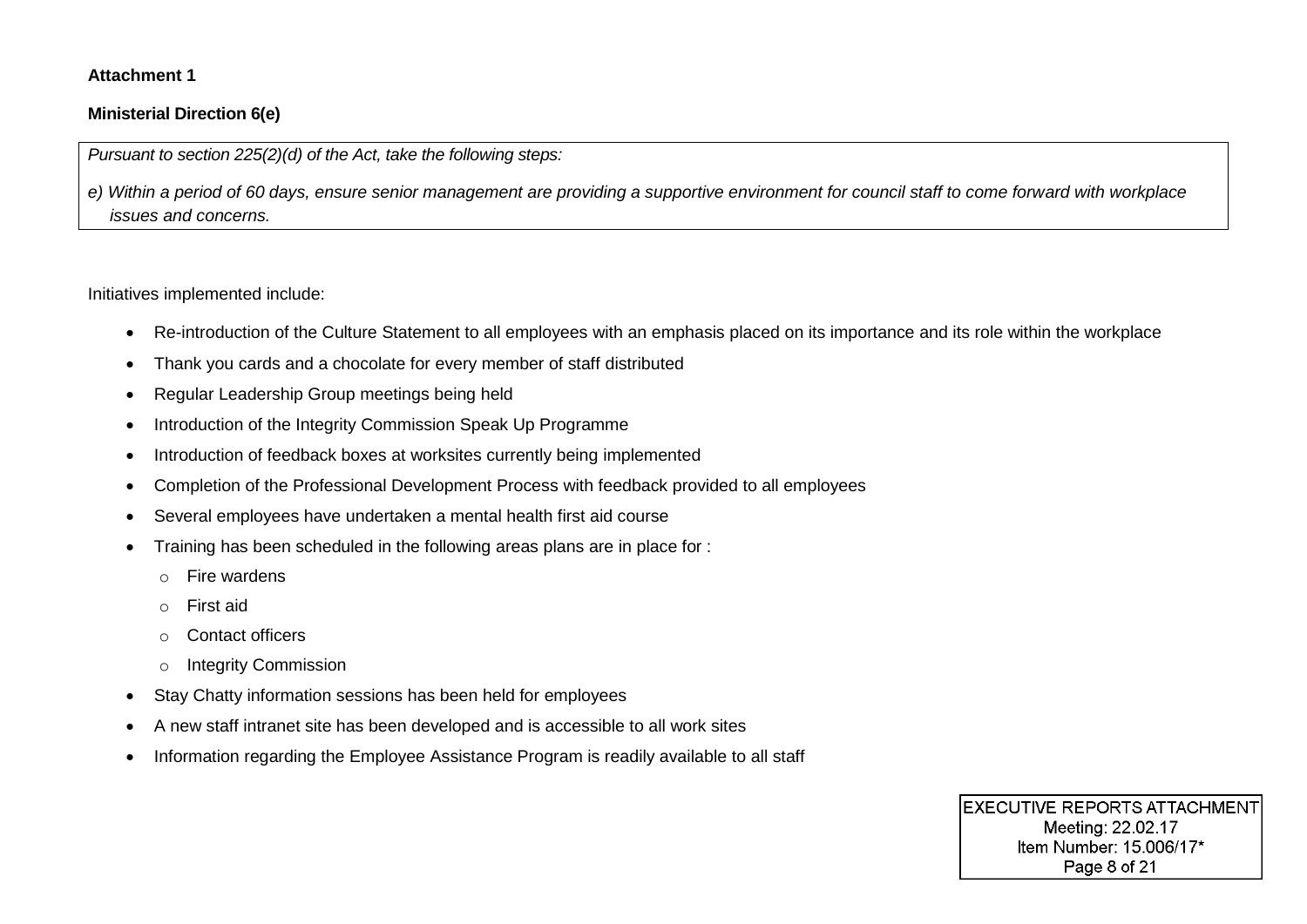# **Review of Board of Inquiry Recommendations**

| <b>Recommendation</b><br><b>Number</b> | <b>Finding</b>                                                                                                                                                                                                                                                                                                                                                                                                                                                                                                                                                                                                                                                      | <b>HVC Comment</b>         | C - complete<br>NA - not applicable<br>NFA - no further action at this time<br>O - ongoing<br>WIP - work in progress                                  |
|----------------------------------------|---------------------------------------------------------------------------------------------------------------------------------------------------------------------------------------------------------------------------------------------------------------------------------------------------------------------------------------------------------------------------------------------------------------------------------------------------------------------------------------------------------------------------------------------------------------------------------------------------------------------------------------------------------------------|----------------------------|-------------------------------------------------------------------------------------------------------------------------------------------------------|
| <b>Major Recommendations</b>           |                                                                                                                                                                                                                                                                                                                                                                                                                                                                                                                                                                                                                                                                     |                            |                                                                                                                                                       |
| R <sub>1</sub>                         | Pursuant to section 226(1)(b) of the Act, the Minister<br>should recommend that the Governor by order dismiss the<br>councillors and appoint a Commissioner under section 231<br>of the Act to perform the functions of the Council.                                                                                                                                                                                                                                                                                                                                                                                                                                | Not applicable to Council. | <b>NA</b><br>[Note – recommendations]<br>relating to actions for the<br>Minister or the Tasmanian<br>Government are not<br>applicable to the Council] |
| R <sub>2</sub>                         | A new election is not called for a minimum period of 12<br>months.                                                                                                                                                                                                                                                                                                                                                                                                                                                                                                                                                                                                  | Not applicable to Council. | <b>NA</b>                                                                                                                                             |
| R3                                     | The question of whether the Minister should have the<br>power to dismiss a council's general manager should be<br>referred to the review of the Local Government Act 1993.                                                                                                                                                                                                                                                                                                                                                                                                                                                                                          | Not applicable to Council. | <b>NA</b>                                                                                                                                             |
| <b>Alternative Recommendations</b>     | Should the Minister decide not to exercise his power to dismiss the councillors under section 226(1)(b) of the Act, then:                                                                                                                                                                                                                                                                                                                                                                                                                                                                                                                                           |                            |                                                                                                                                                       |
| R4                                     | Pursuant to section 225(2) of the Act, the Minister should<br>direct the Council to:<br>(a) arrange mediation and formal conflict resolution with<br>regard to the key relationships between the Council,<br>Mayor and General Manager (GM);<br>(b) publicly commit to support and participate in these<br>processes in good faith;<br>(c) develop a Statement Of Expectations to govern the<br>relationship between the GM and Mayor, under the<br>direction of the Director of Local Government;<br>(d) request that the Director of Local Government develop<br>a set of indicators against which to assess whether key<br>council relationships are functional; | Not applicable to Council. | <b>NA</b>                                                                                                                                             |
|                                        |                                                                                                                                                                                                                                                                                                                                                                                                                                                                                                                                                                                                                                                                     |                            | <b>EXECUTIVE REPORTS ATTACHMENT</b><br>Meeting: 22.02.17<br>Item Number: 15.006/17*<br>Page 9 of 21                                                   |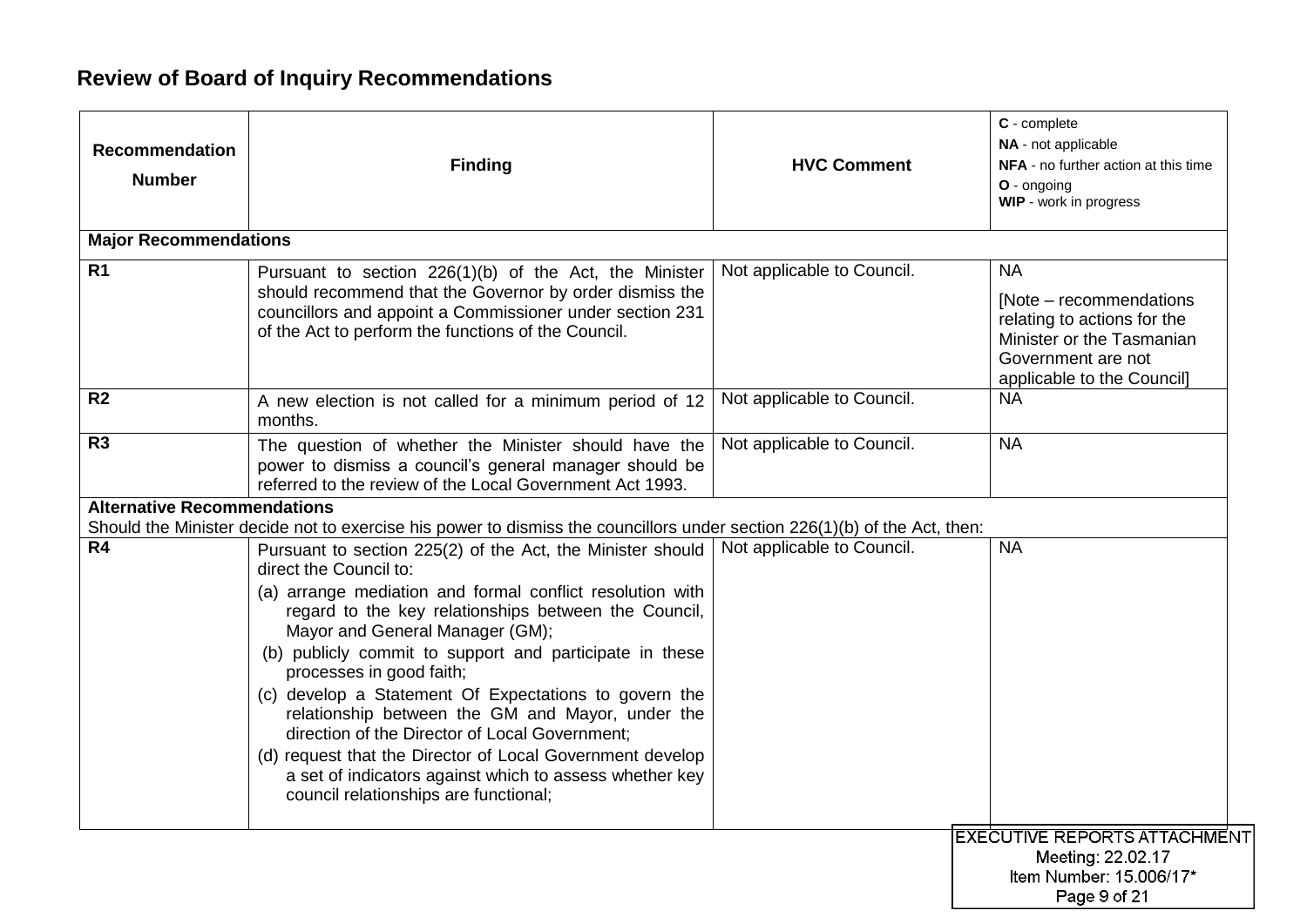| <b>Recommendation</b><br><b>Number</b> | <b>Finding</b>                                                                                                                                                                                                                                                                                                                                                                                                                                                  | <b>HVC Comment</b>                                                                                                             | C - complete<br>NA - not applicable<br>NFA - no further action at this time<br>O - ongoing<br>WIP - work in progress |
|----------------------------------------|-----------------------------------------------------------------------------------------------------------------------------------------------------------------------------------------------------------------------------------------------------------------------------------------------------------------------------------------------------------------------------------------------------------------------------------------------------------------|--------------------------------------------------------------------------------------------------------------------------------|----------------------------------------------------------------------------------------------------------------------|
|                                        | (e) take such steps as are necessary to ensure that the<br>Council meets the indicators developed under R4(d)<br>within six months, as assessed under R4(f); and<br>(f) arrange for its performance against the indicators to be<br>reviewed and assessed by the Director of Local<br>Government and reported to the Minister every three<br>months, for the life of the current Council.                                                                       |                                                                                                                                |                                                                                                                      |
| R <sub>5</sub>                         | If the Council fails to comply with any of recommendations<br>R4(a)-(c) within six months, or fails to meet key indicators<br>referred to in R4(d)-(f), then, pursuant to section 226(2) of<br>the Act, the Minister should recommend that the Governor<br>by order dismiss the councillors and appoint a<br>Commissioner under section 231 of the Act to perform the<br>functions of the Council until the next scheduled council<br>elections (October 2018). | Not applicable to Council.                                                                                                     | <b>NA</b>                                                                                                            |
| R <sub>6</sub>                         | Where appropriate, the additional recommendations<br>contained within this Report are implemented.                                                                                                                                                                                                                                                                                                                                                              | Assessment and implementation<br>of all findings commenced 14<br>December 2016.                                                | <b>WIP</b>                                                                                                           |
| R7                                     | The Statement of Expectations between the Mayor and the<br>GM should include agreed protocols to fulfil their<br>respective roles and functions under the Act, for<br>endorsement by the full Council.                                                                                                                                                                                                                                                          | Ministerial<br>Direction<br>Refer to<br>1(b)Statement of Expectations to<br>be drafted, for consideration of a<br>new Council. | <b>WIP</b>                                                                                                           |
| R <sub>8</sub>                         | Should the Mayor and the GM be unable to develop an<br>appropriate Statement of Expectations, the Director of<br>Local Government is to assist the parties to develop the<br>document.                                                                                                                                                                                                                                                                          | Refer to Ministerial Direction 1(b).                                                                                           | <b>NFA</b>                                                                                                           |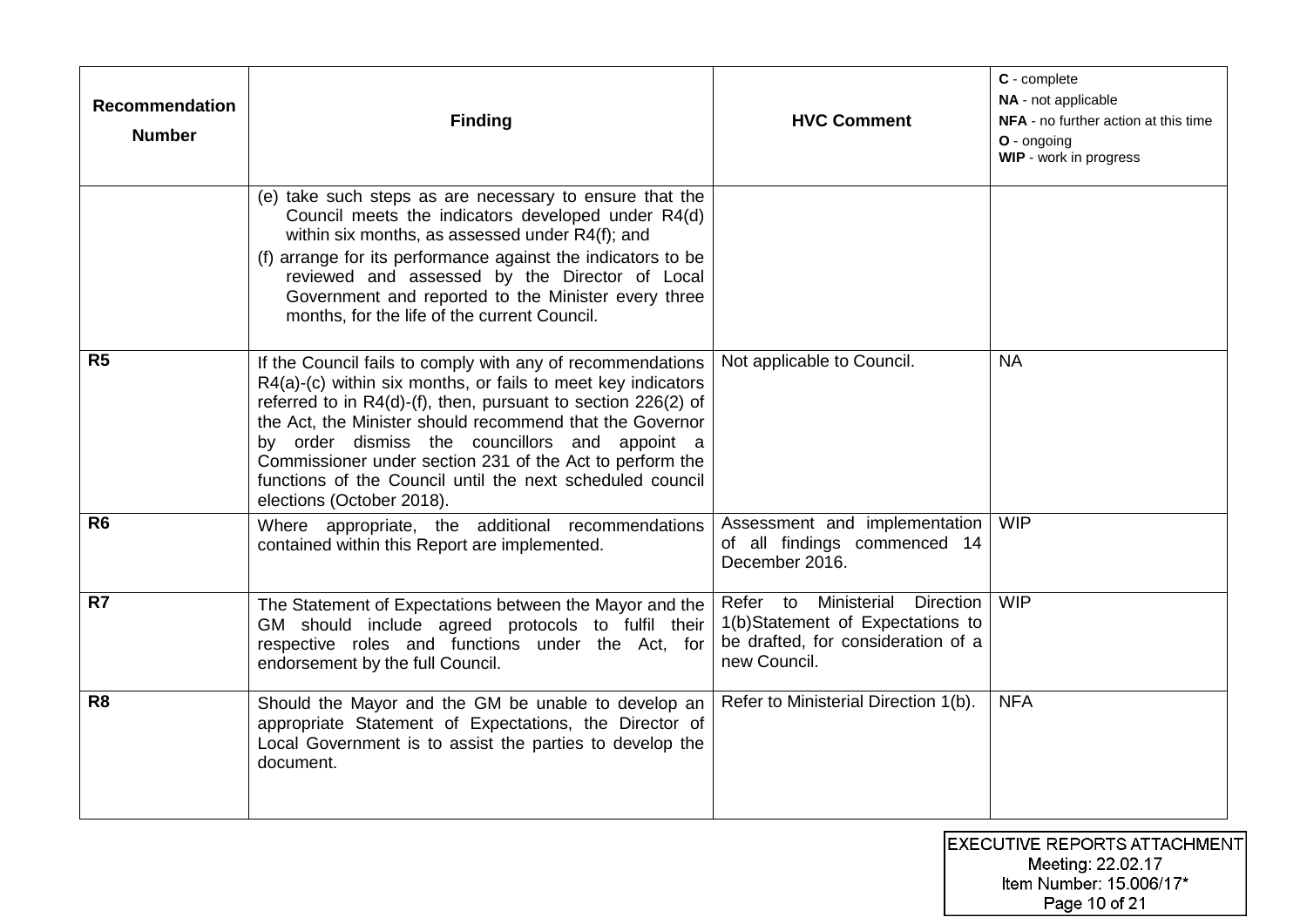| <b>Recommendation</b><br><b>Number</b> | <b>Finding</b>                                                                                                                                                                                                                                          | <b>HVC Comment</b>                                                                                                                                                                                                                               | C - complete<br>NA - not applicable<br>NFA - no further action at this time<br>O - ongoing<br>WIP - work in progress |
|----------------------------------------|---------------------------------------------------------------------------------------------------------------------------------------------------------------------------------------------------------------------------------------------------------|--------------------------------------------------------------------------------------------------------------------------------------------------------------------------------------------------------------------------------------------------|----------------------------------------------------------------------------------------------------------------------|
| R <sub>9</sub>                         | When making public statements on issues the subject of a<br>formal council decision, the Mayor should only speak on<br>behalf of the Council's decisions.                                                                                               | Information is contained within the<br>Framework<br>Governance<br>on.<br>Communication,<br>and<br>will<br>be<br>considered as<br>of<br>the<br>part<br>development of a Communication<br>Plan.                                                    | <b>WIP</b>                                                                                                           |
| <b>R10</b>                             | When the Mayor's view differs from a council decision, his<br>view should be put on record in the Council's meeting<br>minutes.                                                                                                                         | Not applicable as of 10 October<br>2016.                                                                                                                                                                                                         | <b>NA</b>                                                                                                            |
| <b>R11</b>                             | Council meetings should be audio-recorded and audio-<br>recordings made accessible to the public.                                                                                                                                                       | Audio recording of Ordinary<br>Council meetings commenced on<br>25 November 2015 and have<br>continued since. Audio recordings<br>are available on the Council<br>website for a period of 6 months<br>and by request after the online<br>expiry. | $\overline{C}$                                                                                                       |
| <b>R12</b>                             | When responding to media or public enquiries about<br>issues the subject of a formal council decision, the Mayor<br>should refer enquirers to the minutes or the audio-<br>recording of the relevant council meeting at which the<br>issue was debated. | To be considered as part of the<br>development of a Communication<br>Plan.                                                                                                                                                                       | <b>WIP</b>                                                                                                           |
| <b>R13</b>                             | Recommendations R9 and R12 should not apply during<br>the period of a council election.                                                                                                                                                                 | To be considered as part of the<br>development of a Communication<br>Plan.                                                                                                                                                                       | <b>WIP</b>                                                                                                           |
| R <sub>14</sub>                        | The broader application of a mayor speaking only on   Not applicable to Council.<br>behalf of council, and the use of audio-recordings for<br>council meetings, should be referred to the review of the<br>Act.                                         |                                                                                                                                                                                                                                                  | <b>NA</b>                                                                                                            |
|                                        |                                                                                                                                                                                                                                                         |                                                                                                                                                                                                                                                  | <b>EXECUTIVE REPORTS ATTACHMENT</b><br>Meeting: 22.02.17<br>Item Number: 15.006/17*<br>Page 11 of 21                 |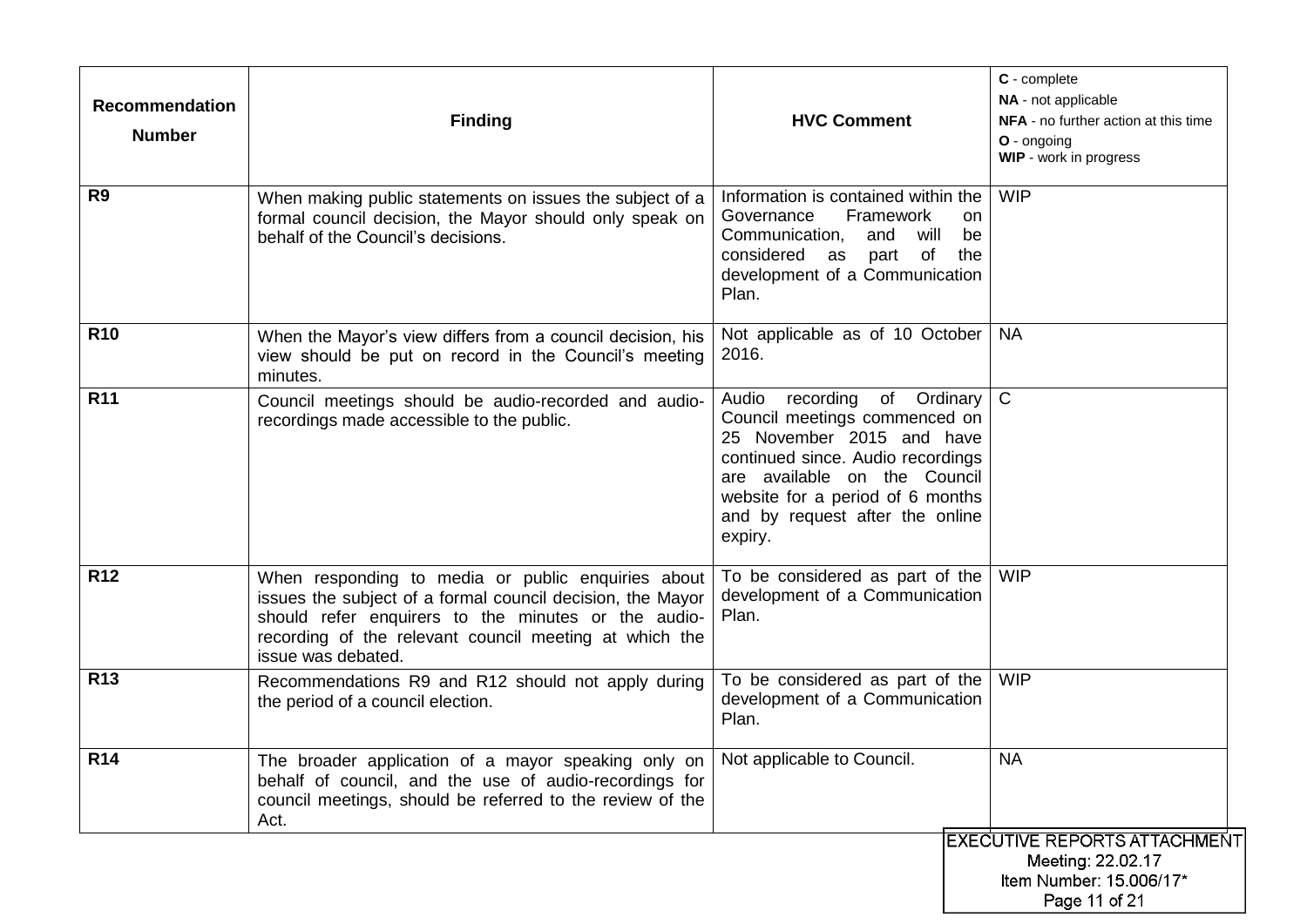| <b>Recommendation</b><br><b>Number</b> | <b>Finding</b>                                                                                                                                                                                                                                                                                                                                                          | <b>HVC Comment</b>                                                                                                                                                                                                                                                                                                                                                                                                                                           | C - complete<br>NA - not applicable<br>NFA - no further action at this time<br>$O -$ ongoing<br>WIP - work in progress |
|----------------------------------------|-------------------------------------------------------------------------------------------------------------------------------------------------------------------------------------------------------------------------------------------------------------------------------------------------------------------------------------------------------------------------|--------------------------------------------------------------------------------------------------------------------------------------------------------------------------------------------------------------------------------------------------------------------------------------------------------------------------------------------------------------------------------------------------------------------------------------------------------------|------------------------------------------------------------------------------------------------------------------------|
| <b>R15</b>                             | Consideration of additional legislative powers for mayors of<br>Tasmanian councils should be referred to the review of the<br>Act.                                                                                                                                                                                                                                      | Not applicable to Council.                                                                                                                                                                                                                                                                                                                                                                                                                                   | <b>NA</b>                                                                                                              |
| R <sub>16</sub>                        | Mandatory training on roles and responsibilities should be<br>undertaken by all newly elected representatives, with an<br>additional leadership module for first-time mayors.                                                                                                                                                                                           | Consideration<br>of<br>mandatory<br>training is the responsibility of the<br>Tasmanian Government; however<br>the Council Induction Program<br>does include training for all<br>elected members on roles and<br>responsibilities. A full review of<br>the Induction Program will be<br>undertaken<br>prior<br>the<br>to<br>appointment of a new Council with<br>consideration of the Human<br>Resources employee induction<br>program to be used as a model. | <b>WIP</b>                                                                                                             |
| <b>R17</b>                             | The GM should ensure fair and equitable treatment,<br>including the provision of information, to all councillors.                                                                                                                                                                                                                                                       | Information is contained within the<br>Governance<br>Framework<br>on<br>Communication,<br>and<br>will<br>be<br>considered as<br>part of<br>the<br>development of a Communication<br>Plan.                                                                                                                                                                                                                                                                    | <b>WIP</b>                                                                                                             |
| <b>R18</b>                             | At a future council meeting, the Council should consider its<br>stated commitment to 'embrace diversity and new ideas'<br>with a view to developing a strategy to operationalise this<br>value, assist in the fulfilment of the Council's mission<br>statement and ensure that councillors are able to properly<br>perform their functions under section 28 of the Act. | To be considered as part of the<br>development of a Communication<br>Plan.                                                                                                                                                                                                                                                                                                                                                                                   | <b>WIP</b>                                                                                                             |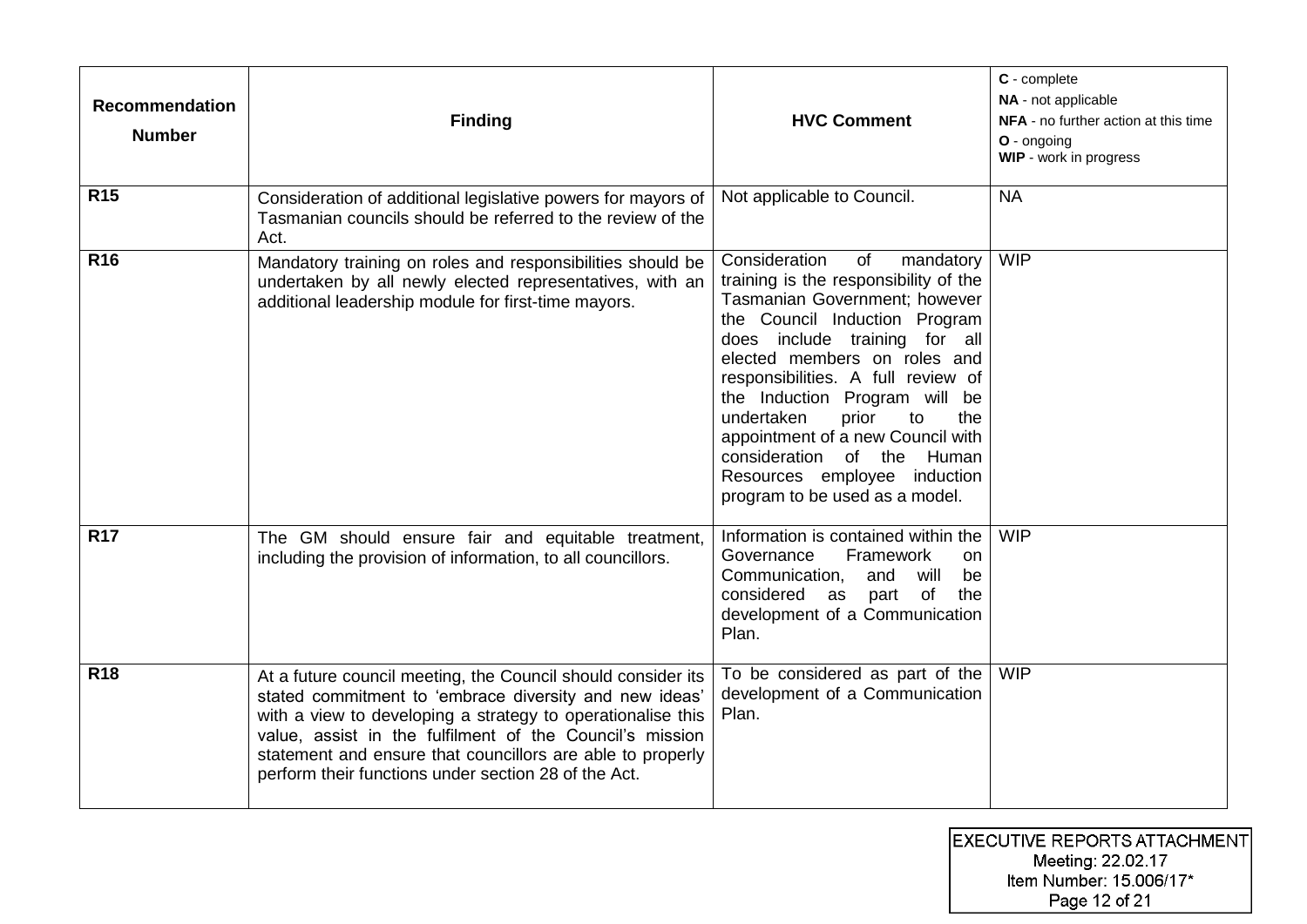| <b>Recommendation</b><br><b>Number</b> | <b>Finding</b>                                                                                                                                                                                                                                                                                                         | <b>HVC Comment</b>                                                                                                                                                                                                                                                                                                                                                            | C - complete<br>NA - not applicable<br>NFA - no further action at this time<br>O - ongoing<br>WIP - work in progress |
|----------------------------------------|------------------------------------------------------------------------------------------------------------------------------------------------------------------------------------------------------------------------------------------------------------------------------------------------------------------------|-------------------------------------------------------------------------------------------------------------------------------------------------------------------------------------------------------------------------------------------------------------------------------------------------------------------------------------------------------------------------------|----------------------------------------------------------------------------------------------------------------------|
| <b>R19</b>                             | Following the commencement of the new statewide Local<br>Government Code of Conduct, the Director of Local<br>Government prioritises the delivery of training to the Huon<br>Valley Council as soon as practicable.                                                                                                    | The Local Government Division<br>provided Code of Conduct training<br>to the Council on 22 August 2016.<br>The Councillor Induction Program<br>includes training on the Code of<br>Conduct.                                                                                                                                                                                   | <b>NA</b>                                                                                                            |
| <b>R20</b>                             | The Council review and conform its communication and<br>information<br>strategies<br>against<br>eight<br>public<br>the<br>characteristics of good governance outlined in the Good<br>Governance Guide for Local Government in Tasmania.                                                                                | To be considered as part of the<br>development of a Communication<br>Plan.                                                                                                                                                                                                                                                                                                    | <b>WIP</b>                                                                                                           |
| <b>R21</b>                             | High levels of scrutiny should be used to ascertain whether<br>items listed for closed sessions satisfy the criteria in<br>Regulation 15(2) Closed Meetings of the Local<br>Government (Meeting Procedures) Regulations, with the<br>emphasis on maximising agenda items to be dealt with in<br>open council meetings. | This has been in operation since<br>10 October 2016 with each report<br>presented to Council considered<br>on a case by case basis to ensure<br>compliance with the Regulations.<br>The Local Government Division is<br>currently undertaking an audit of<br>Council<br>Closed<br>Council<br>all<br>Reports and Council will adopt<br>any recommendations from the<br>report. | <b>WIP</b>                                                                                                           |
| <b>R22</b>                             | Regulations 15(2) and 15(8) of the Local Government<br>(Meeting Procedures) Regulations be referred to the<br>review of the Act to ensure that councils maximise both the<br>use of open council to consider agenda items and the<br>public release of information considered in closed council<br>meetings.           | Not applicable to Council.                                                                                                                                                                                                                                                                                                                                                    | <b>NA</b>                                                                                                            |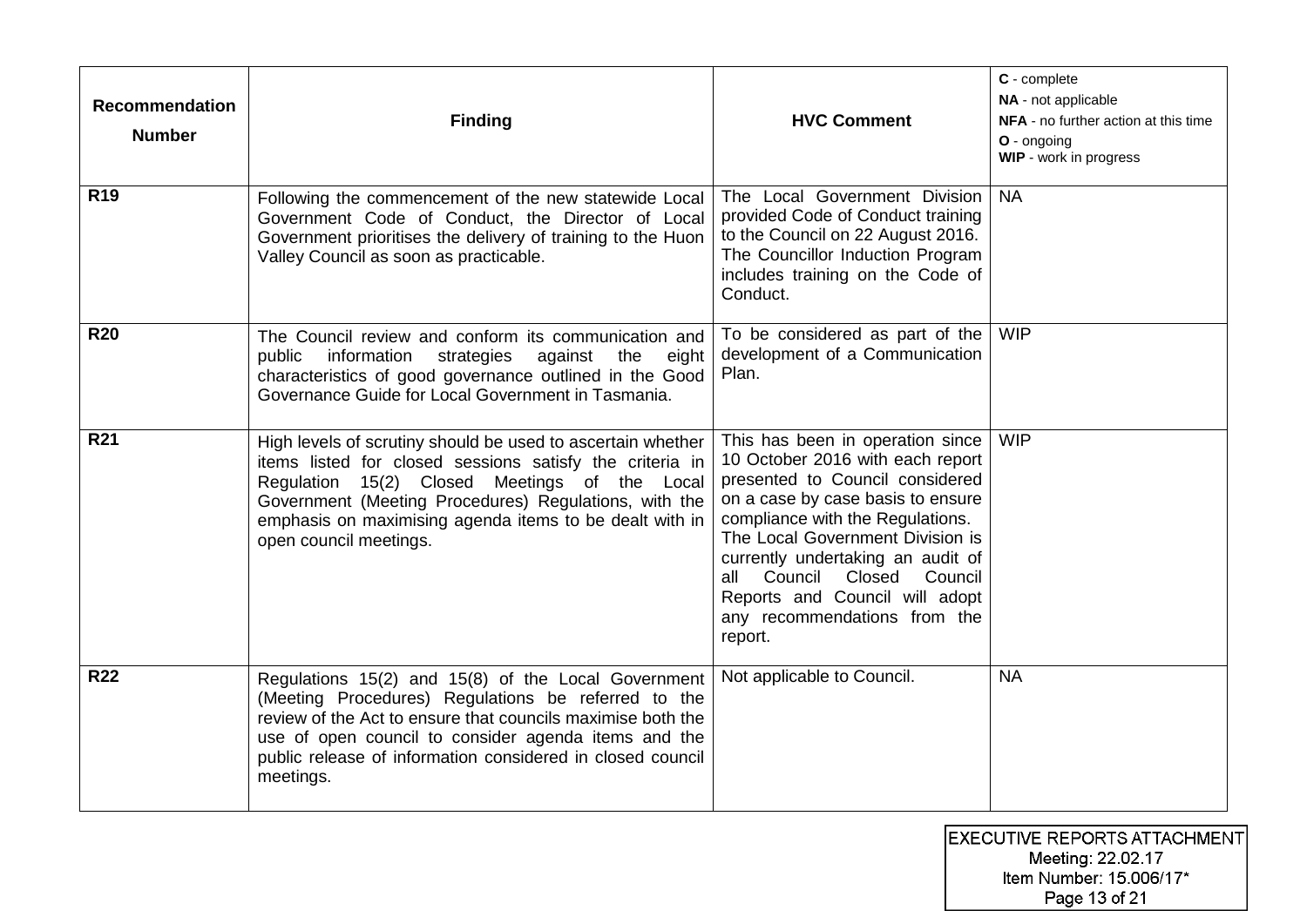| <b>Recommendation</b><br><b>Number</b> | <b>Finding</b>                                                                                                                                                                                                                  | <b>HVC Comment</b>                                                                                                                                                                                                                                          | C - complete<br>NA - not applicable<br>NFA - no further action at this time<br>O - ongoing<br>WIP - work in progress |
|----------------------------------------|---------------------------------------------------------------------------------------------------------------------------------------------------------------------------------------------------------------------------------|-------------------------------------------------------------------------------------------------------------------------------------------------------------------------------------------------------------------------------------------------------------|----------------------------------------------------------------------------------------------------------------------|
| <b>R23</b>                             | Information discussed in voluntary workshops should,<br>where relevant to a council decision, be disclosed at<br>council meetings and contained in council meeting papers,<br>subject to any restrictions contained in the Act. | Where appropriate all relevant<br>information is included<br>in all<br>reports to Council of topics which<br>have been workshopped prior to<br>presentation to Council.<br>A full list of workshop topics is<br>included on each Council meeting<br>agenda. | $\circ$                                                                                                              |
| <b>R24</b>                             | The press and residents wanting to know the reasons for<br>decisions by individual councillors should be referred to the<br>audio-recordings of council meetings.                                                               | Enquiries regarding decisions of<br>Council are referred to the audio<br>recordings that are posted on<br>Council's website.                                                                                                                                | $\circ$                                                                                                              |
| <b>R25</b>                             | For<br>broader<br>application, these transparency<br>and<br>accountability issues should be considered in the review of<br>the Act.                                                                                             | Not applicable to Council.                                                                                                                                                                                                                                  | <b>NA</b>                                                                                                            |
| <b>R26</b>                             | Behavioural expectations relating to meeting conduct be<br>included in mandatory training for all councillors.                                                                                                                  | Consideration<br>of<br>mandatory<br>training is the responsibility of the<br>Tasmanian Government; however<br>Code of Conduct training is<br>included<br>in the<br>Councillor's<br>Induction Program.                                                       | <b>NFA</b>                                                                                                           |
| <b>R27</b>                             | The Mayor should be consulted by the GM when setting<br>council meeting agendas.                                                                                                                                                | considered<br>To<br>be<br>in<br>the<br>development of a Communication<br>Plan and the Statement of<br>Expectations.<br>Consultation is undertaken with<br>the Commissioner prior to the<br>finalisation of<br>each<br>Council<br>meeting agenda.            | <b>WIP</b>                                                                                                           |
|                                        |                                                                                                                                                                                                                                 |                                                                                                                                                                                                                                                             | <b>EXECUTIVE REPORTS ATTACHMENT</b><br>Meeting: 22.02.17<br>Item Number: 15.006/17*                                  |

Page 14 of 21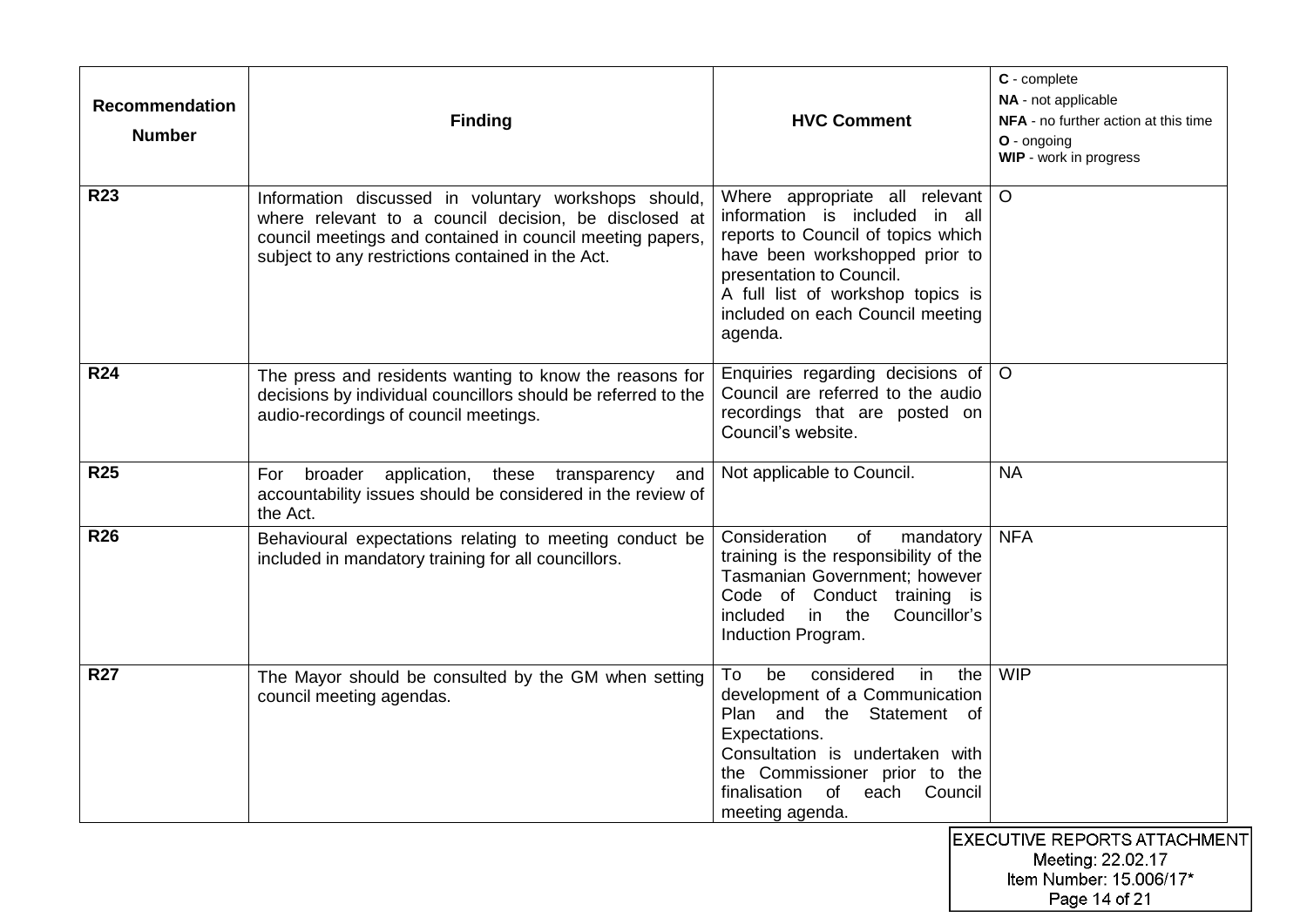| <b>Recommendation</b><br><b>Number</b> | <b>Finding</b>                                                                                                                                                                                                                                                                   | <b>HVC Comment</b>                                                                                                                                                                                                                                                      | C - complete<br>NA - not applicable<br>NFA - no further action at this time<br>O - ongoing<br>WIP - work in progress |
|----------------------------------------|----------------------------------------------------------------------------------------------------------------------------------------------------------------------------------------------------------------------------------------------------------------------------------|-------------------------------------------------------------------------------------------------------------------------------------------------------------------------------------------------------------------------------------------------------------------------|----------------------------------------------------------------------------------------------------------------------|
| <b>R28</b>                             | The current policy on bullying and harassment be reviewed<br>on a regular basis.                                                                                                                                                                                                 | The policy was reviewed 10<br>October 2016 and will be regularly<br>reviewed in line with Fair Work<br>Act requirements. All staff have<br>recently undertaken Bullying and<br>Harassment training as part of the<br>new online induction training<br>offered to staff. | $\circ$                                                                                                              |
| <b>R29</b>                             | Senior management should proactively take steps to<br>provide a supportive environment where staff can safely<br>come forward with their complaints.                                                                                                                             | Various initiatives<br>have<br>been<br>implemented as<br>outlined<br>in.<br>Attachment 1.                                                                                                                                                                               | $\circ$                                                                                                              |
| <b>R30</b>                             | In all instances, the Council's processes to resolve bullying<br>and harassment complaints should be followed. If a<br>complaint cannot be resolved through this process, the<br>complainant may refer it to WorkSafe Tasmania or other<br>relevant authority for investigation. | The policy was reviewed on 10<br>October 2016. The policy outlines<br>the process that can be taken.<br>The Council has a number of<br>Contact Officers available<br>to<br>assist, as well as additional<br>Officers identified to undertake<br>training.               | $\circ$                                                                                                              |
| <b>R31</b>                             | The application of the Council's policy on bullying and<br>harassment should be regularly monitored by councillors in<br>accordance with section 28 of the Act.                                                                                                                  | Council adopted at it Special<br>Meeting of 11 August 2016 the<br>introduction of quarterly Human<br>Resources Unit reporting, this<br>continues to be in place with an<br>Annual Statement produced in<br>August each year.                                            | $\circ$                                                                                                              |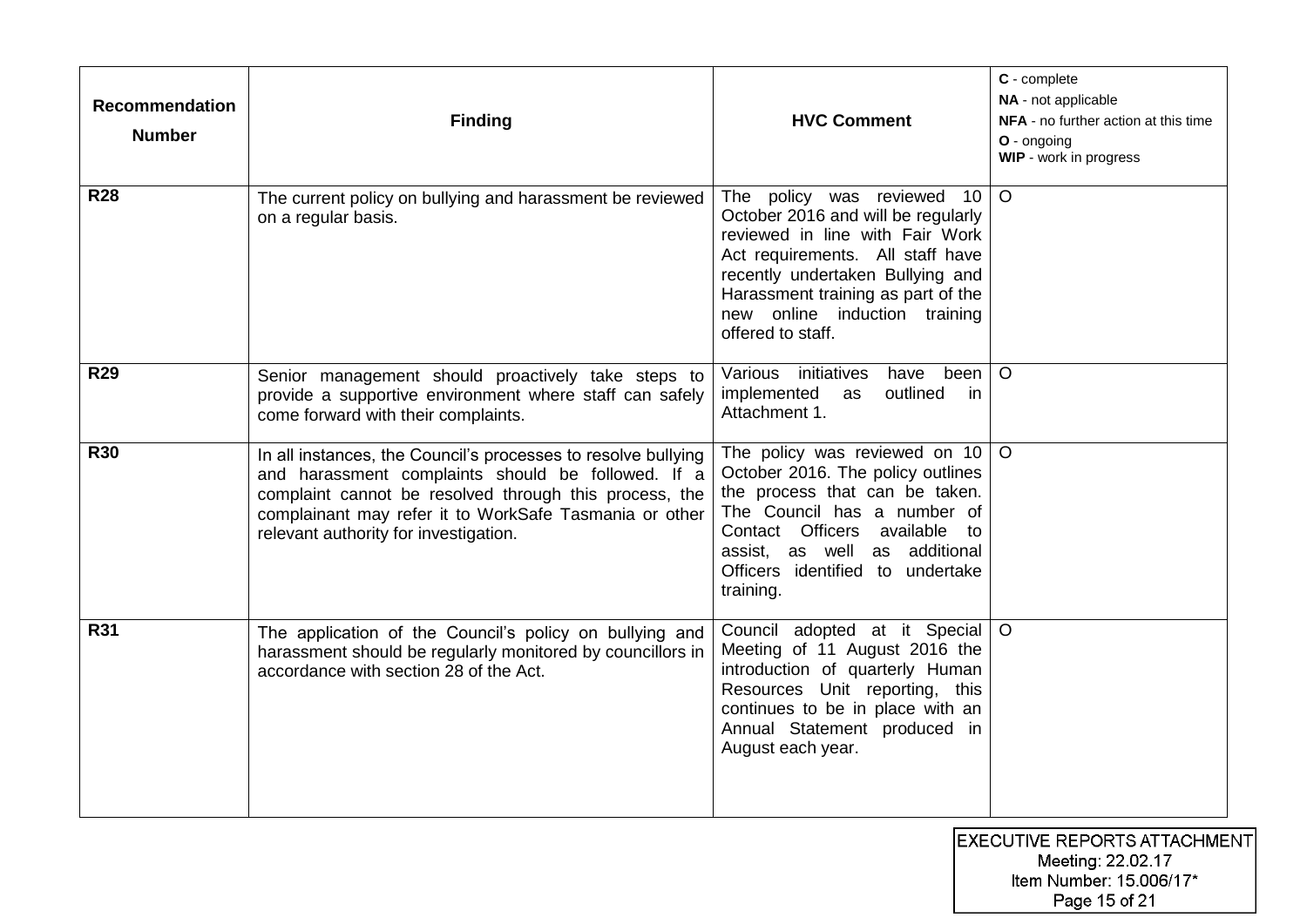| <b>Recommendation</b><br><b>Number</b> | <b>Finding</b>                                                                                                                                                                             | <b>HVC Comment</b>                                                                                                                                                              | C - complete<br>NA - not applicable<br>NFA - no further action at this time<br>O - ongoing<br>WIP - work in progress |
|----------------------------------------|--------------------------------------------------------------------------------------------------------------------------------------------------------------------------------------------|---------------------------------------------------------------------------------------------------------------------------------------------------------------------------------|----------------------------------------------------------------------------------------------------------------------|
| <b>R32</b>                             | In consultation with the community, the Council develop a<br>communication and consultation plan covering internal and<br>external communications and inclusive consultation<br>processes. | To be considered as part of the<br>development of a Communication<br>Plan to commence in March 2017.                                                                            | <b>WIP</b>                                                                                                           |
| <b>R33</b>                             | The communication plan is to include behavioural<br>protocols to ensure councillors avoid publicly criticising one<br>another.                                                             | To be considered as part of the<br>development of a Communication<br>Plan to commence in March 2017.                                                                            | <b>WIP</b>                                                                                                           |
| <b>R34</b>                             | The Council develop a process for determining, monitoring<br>and reviewing the application of all HR policies at regular<br>intervals to ensure they are followed in every instance.       | Human<br>resources<br>report<br>to<br>Council on a quarterly basis as<br>resolved by Council 11 August<br>2016.                                                                 | $\circ$                                                                                                              |
| <b>R35</b>                             | Conflict of interest continues to be a significant part of<br>induction and training for all new councillors in Tasmania.<br>The Board recommends that this training is made<br>mandatory. | Consideration<br>of<br>mandatory<br>training is the responsibility of the<br>Tasmanian Government; however<br>this training is included in the<br>Councillor Induction Program. | <b>NFA</b>                                                                                                           |
| <b>R36</b>                             | Disband the portfolio system and aggregate portfolio areas<br>into committees established under section 23 and 24 of the<br>Act, as appropriate.                                           | Portfolio system discontinued at<br>Council meeting on 11 August<br>2016 and committees determined.                                                                             | $\mathsf{C}$                                                                                                         |
| <b>R37</b>                             | Committee chairs to report to the Council on a regular<br>basis to ensure knowledge transfer.                                                                                              | Minutes of all<br>meetings<br>are<br>circulated<br>to<br>all<br>Councillors/Commissioner.                                                                                       | $\circ$                                                                                                              |
| <b>R38</b>                             | The Mayor should have the right to be an appointed or ex-<br>officio member of all council committees.                                                                                     | To be considered further on the<br>development<br>Council<br>of<br>a<br>Committee Policy.                                                                                       | <b>WIP</b>                                                                                                           |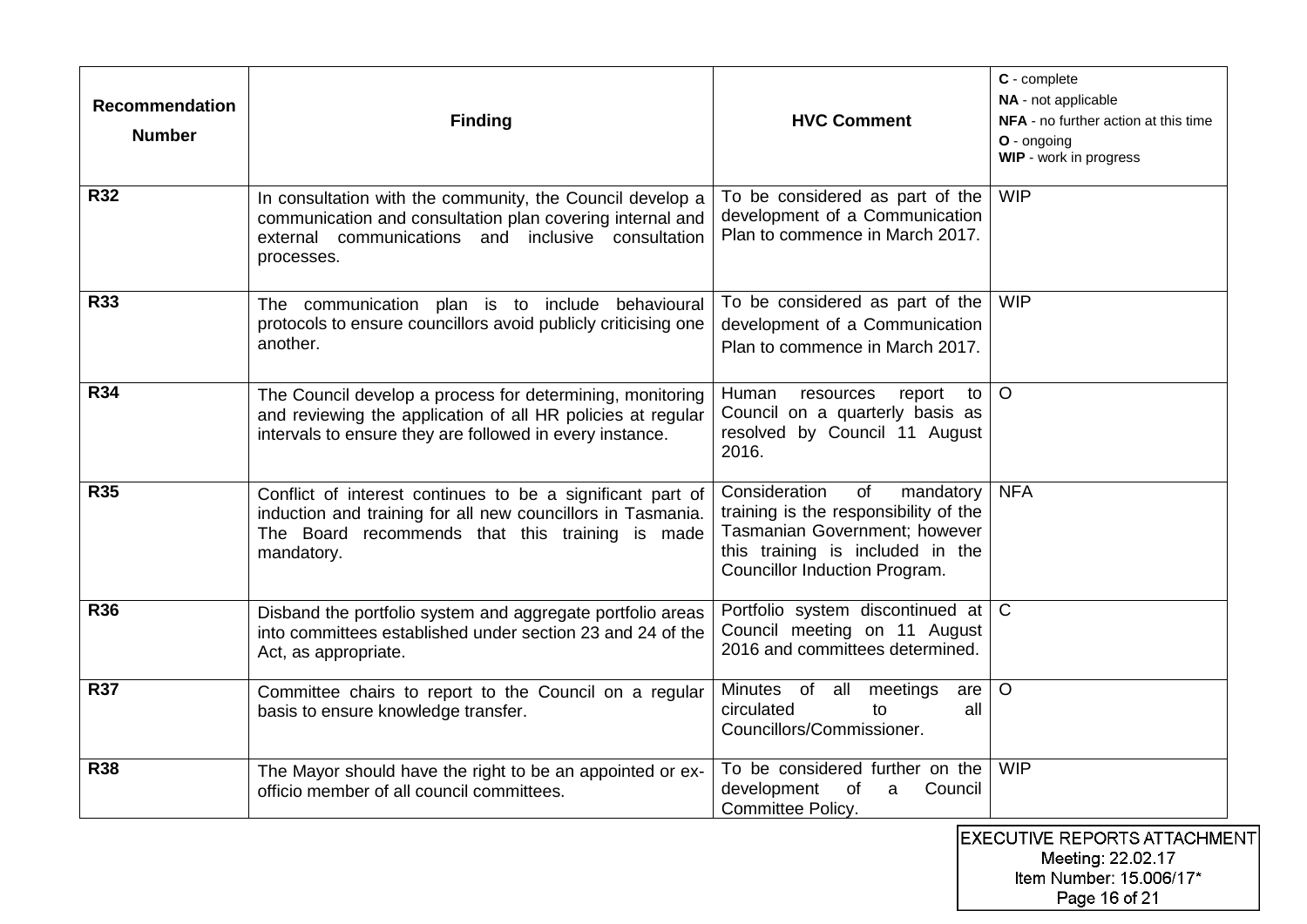| <b>Recommendation</b><br><b>Number</b> | <b>Finding</b>                                                                                                                                                                                                                                                                               | <b>HVC Comment</b>                                                                                                                                                                                                                        | C - complete<br>NA - not applicable<br>NFA - no further action at this time<br>$O$ - ongoing<br>WIP - work in progress |
|----------------------------------------|----------------------------------------------------------------------------------------------------------------------------------------------------------------------------------------------------------------------------------------------------------------------------------------------|-------------------------------------------------------------------------------------------------------------------------------------------------------------------------------------------------------------------------------------------|------------------------------------------------------------------------------------------------------------------------|
| <b>R39</b>                             | Each Council Committee established under section 23 of<br>the Act should have at least two councillors as members.<br>with equitable distribution of councillors to committees.<br>Membership of Special Committees established under<br>section 24 of the Act should be determined by need. | To be considered further on the<br>development<br>$\circ$ of<br>Council<br>a<br>Committee Policy.                                                                                                                                         | NFA/WIP                                                                                                                |
| <b>R40</b>                             | The selection criteria outlined in Appendix 3 be used for<br>selection of committee members with greater weight given<br>to criteria (iii) Interest or Skills relevant to the [committee]<br>area.                                                                                           | To be considered further on the<br>Council<br>development of<br>$\mathsf{a}$<br>Committee Policy.                                                                                                                                         | <b>WIP</b>                                                                                                             |
| R41                                    | The issue of land-use planning is included in councillors'<br>induction training.                                                                                                                                                                                                            | This training is included in the<br>Councillor Induction Program.                                                                                                                                                                         | $\mathsf{C}$                                                                                                           |
| <b>R42</b>                             | Tourism-related concerns raised through the Inquiry's<br>submission process should be referred to the Joint<br>Huon/Kingborough Tourism Steering Committee or other<br>body, as appropriate.                                                                                                 | Huon Valley Council has no<br>further role in the Huon Trail. The<br>Steering Committee has also<br>been disbanded<br>and Council<br>contributes<br>promotional<br>to<br>undertaken<br>activities<br>by<br>Destination Southern Tasmania. | <b>NA</b>                                                                                                              |
| <b>R43</b>                             | In accordance with section 10 of the Local Government<br>(Audit Panels) Order 2014, the Audit Panel determines its<br>own work plan, including processes.                                                                                                                                    | The Audit Panel independently<br>determines its own work plan in<br>accordance with its Charter                                                                                                                                           | $\mathsf{C}$                                                                                                           |
| <b>R44</b>                             | The Council's Audit Panel Charter should include a<br>provision to enable councillors to refer matters directly to<br>the Audit Panel.                                                                                                                                                       | Council resolved to amend the<br>Audit Panel Charter at<br>an<br>Ordinary Council Meeting of 27<br>July 2016.<br>A further amendment will be<br>presented at the February 2017<br>Council meeting.                                        | <b>WIP</b>                                                                                                             |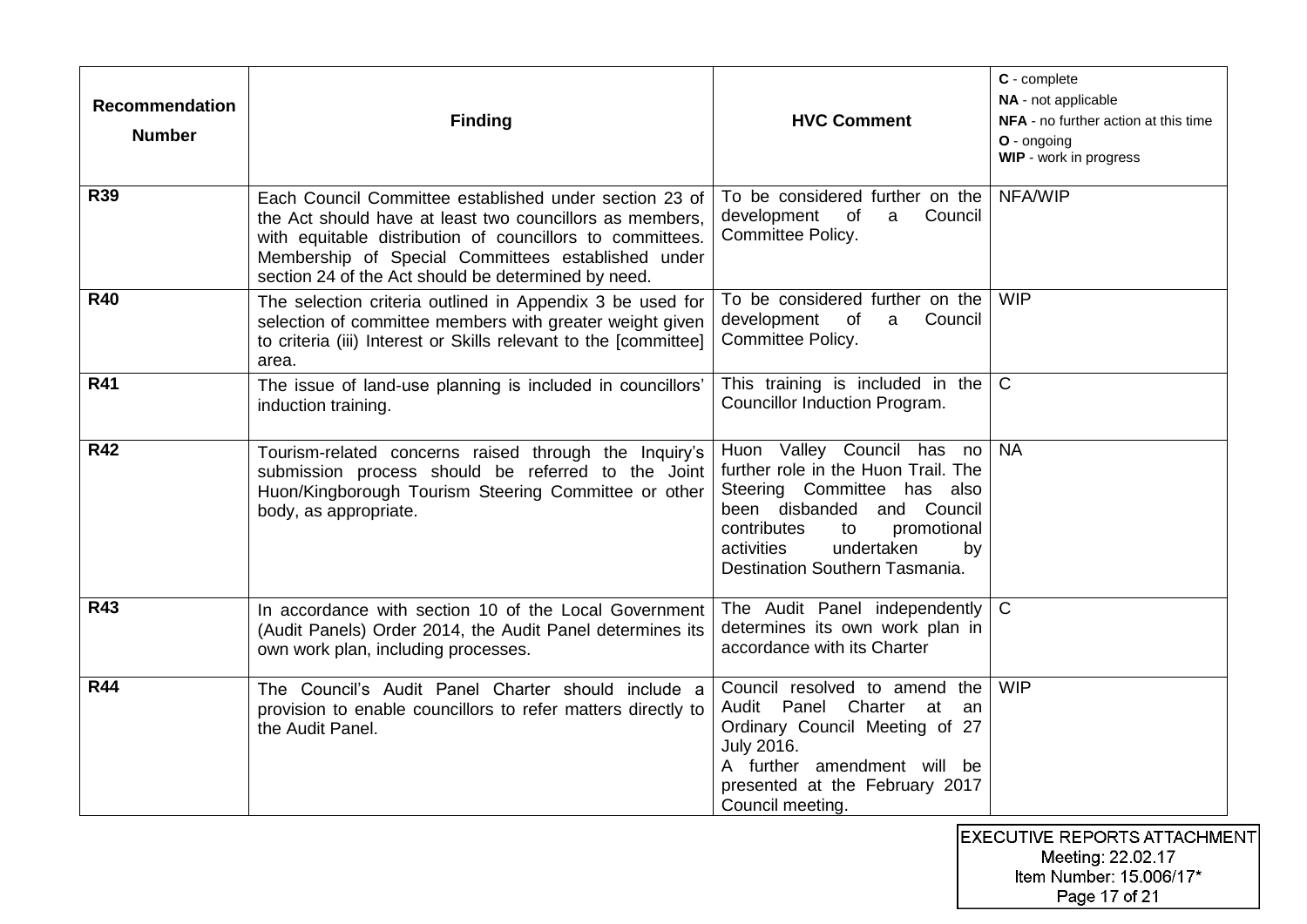| <b>Recommendation</b><br><b>Number</b> | <b>Finding</b>                                                                                                                                                                                                                                                                                                           | <b>HVC Comment</b>                                                                                                                                                                                                                                                                                                                               | C - complete<br>NA - not applicable<br>NFA - no further action at this time<br>O - ongoing<br>WIP - work in progress |
|----------------------------------------|--------------------------------------------------------------------------------------------------------------------------------------------------------------------------------------------------------------------------------------------------------------------------------------------------------------------------|--------------------------------------------------------------------------------------------------------------------------------------------------------------------------------------------------------------------------------------------------------------------------------------------------------------------------------------------------|----------------------------------------------------------------------------------------------------------------------|
| <b>R45</b>                             | A specific funding allocation should be identified in the<br>Council's annual budget to ensure the adequate<br>functioning of the Audit Panel.                                                                                                                                                                           | The funding allocation for the<br>Panel<br>Audit<br>is<br>specifically<br>identified in the budget.                                                                                                                                                                                                                                              | $\circ$                                                                                                              |
| <b>R46</b>                             | For reasons of transparency and public confidence, and<br>given the high levels of public interest in this matter, the<br>Council should make corporate credit card statements<br>publicly available for the past four financial years as soon<br>as practicable.                                                        | Council at a Special Council<br>meeting of 11 August 2016<br>resolved and released all credit<br>cards for the four year period $-$<br>Resolution No. 15.029/16*. Credit<br>card transactions are regularly<br>reported to the Council.                                                                                                          | $\mathsf{C}$                                                                                                         |
| <b>R47</b>                             | Ensure that the credit card policy is provided to all council<br>credit card holders and approval processes are<br>accountable and transparent.                                                                                                                                                                          | All relevant policies are provided<br>to all credit card holders and all<br>transactions are checked to<br>ensure compliance with policies.<br>The Tasmanian Audit Office is<br>currently undertaking an audit of<br>all Council credit cards.<br>The l<br>Council will consider and adopt<br>any required recommendations<br>from the findings. | $\Omega$                                                                                                             |
| <b>R48</b>                             | The Director of Local Government investigate whether<br>there was a failure to declare a conflict of interest by the<br>Mayor and Councillor Wilson under section 48 of the Act;<br>and the GM under section 55 of the Act.                                                                                              | Not applicable to Council.                                                                                                                                                                                                                                                                                                                       | <b>NA</b>                                                                                                            |
| <b>R49</b>                             | The Council to request that WorkSafe Tasmania conduct<br>an audit to ensure that all asbestos policies, procedures<br>and processes are current and applied as required,<br>including at the Cygnet Town Hall and the recreation area<br>that was established at the site of the former Franklin<br>Football Club rooms. | Audit to be arranged.                                                                                                                                                                                                                                                                                                                            | <b>WIP</b><br><b>IEXECUTIVE REPORTS ATTACHMEI</b>                                                                    |

 $\overline{\text{ENT}}$ Meeting: 22.02.17<br>Meeting: 22.02.17<br>Item Number: 15.006/17\* Page 18 of 21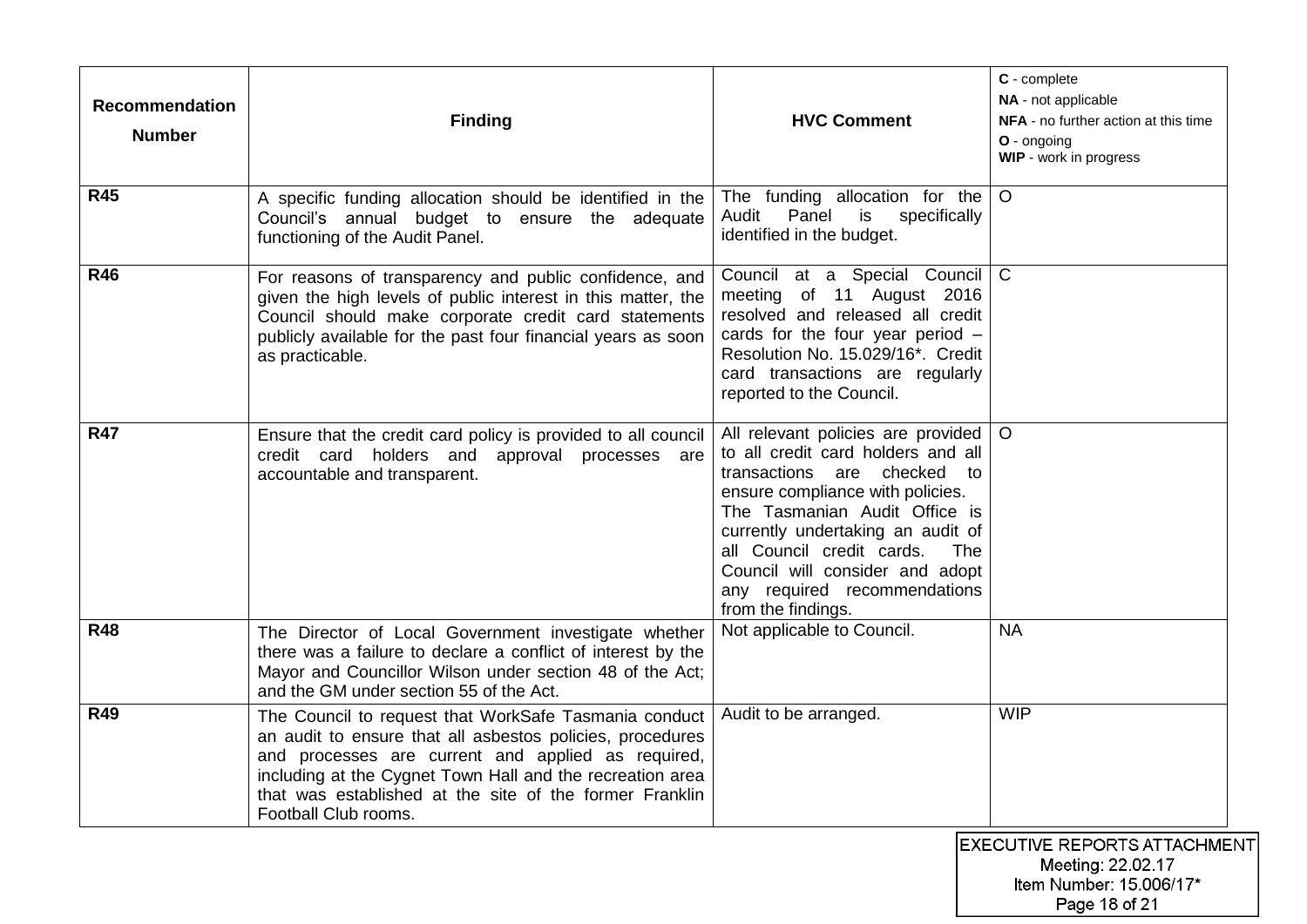| <b>Recommendation</b><br><b>Number</b> | <b>Finding</b>                                                                                                                                                                                                                                                                              | <b>HVC Comment</b>                                                                                                                                                                                                                                                                                                                                                                                                                           | C - complete<br>NA - not applicable<br>NFA - no further action at this time<br>$O -$ ongoing<br>WIP - work in progress                                                                            |
|----------------------------------------|---------------------------------------------------------------------------------------------------------------------------------------------------------------------------------------------------------------------------------------------------------------------------------------------|----------------------------------------------------------------------------------------------------------------------------------------------------------------------------------------------------------------------------------------------------------------------------------------------------------------------------------------------------------------------------------------------------------------------------------------------|---------------------------------------------------------------------------------------------------------------------------------------------------------------------------------------------------|
| <b>R50</b>                             | Information sought by the Mayor about council decisions<br>relating to constituent queries should be provided in a<br>timely manner.                                                                                                                                                        | To be considered further on the<br>development of communication<br>plan.                                                                                                                                                                                                                                                                                                                                                                     | <b>WIP</b>                                                                                                                                                                                        |
| <b>R51</b>                             | All matters related to the Cygnet Caravan Park should be<br>referred to the Audit Panel for consideration.                                                                                                                                                                                  | All matters will be referred to the<br>Audit Panel at an upcoming<br>meeting [by May 2016].                                                                                                                                                                                                                                                                                                                                                  | <b>WIP</b>                                                                                                                                                                                        |
| <b>R52</b>                             | A process be developed whereby matters that can<br>potentially affect public safety and legal liability be afforded<br>a high priority in work allocation of the Council.                                                                                                                   | Risk assessments are completed<br>on as needs basis and any action<br>taken where appropriate.                                                                                                                                                                                                                                                                                                                                               | $\circ$<br>Suggested action:<br>Public<br>safety and legal liability test<br>applied to issues raised with<br>council<br>appropriate<br>SO<br>priority and action can be<br>taken by the Council. |
| <b>R53</b>                             | The Board recommends that, subject to confidentiality<br>requirements, once the legal action is resolved, a full<br>account of the detail behind the failed investment in<br>collateralised debt obligations (CDOs) be made public by<br>the Council to inform the community on this issue. | No further action required until the<br>ongoing legal action is complete.                                                                                                                                                                                                                                                                                                                                                                    | <b>NFA</b>                                                                                                                                                                                        |
| <b>R54</b>                             | The Council continue to engage with the Environment<br>Protection Authority (EPA) in order to resolve the matter of<br>water quality for the Russell River.                                                                                                                                 | The EPN issued by Council has<br>been revoked and since early<br>2008 the regulation of activities<br>associated with the Hatchery at<br>Lonnavale has been conducted by<br>Tasmanian<br>Government,<br>the<br>currently<br>the<br>Environment<br>Protection<br>Authority<br>(EPA)<br>Division within the Department of<br>Primary Industries, Parks Water<br>and Environment.<br>Council continues to engage with<br>the EPA on this issue. | $\circ$<br>EXECUTIVE REPORTS ATTACHMENT<br>Meeting: 22.02.17                                                                                                                                      |
|                                        |                                                                                                                                                                                                                                                                                             |                                                                                                                                                                                                                                                                                                                                                                                                                                              | Item Number: 15.006/17*<br>Page 19 of 21                                                                                                                                                          |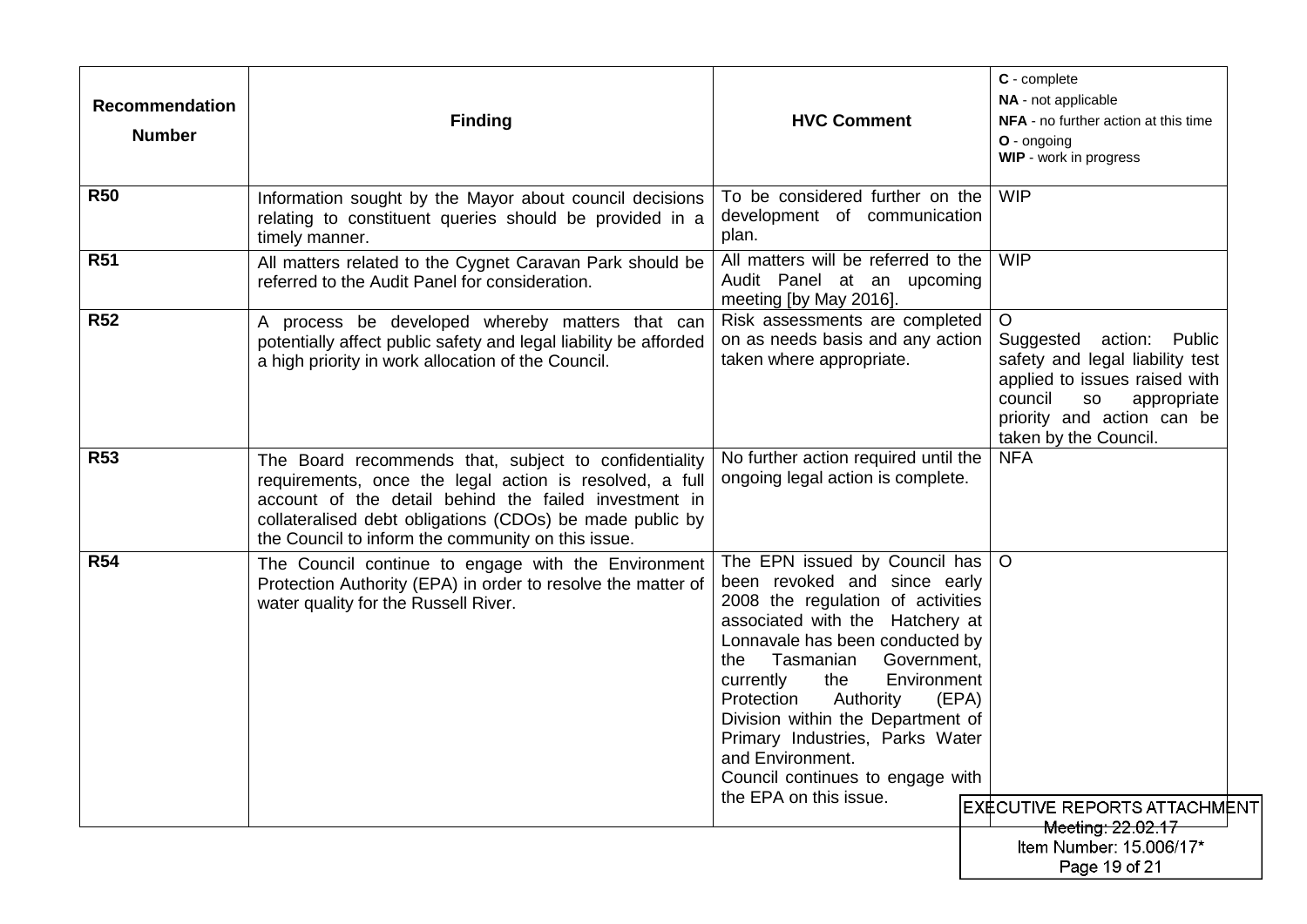| <b>Recommendation</b><br><b>Number</b> | <b>Finding</b>                                                                                                                            | <b>HVC Comment</b>                                                                                                                                                                                                                                                                                           | C - complete<br>NA - not applicable<br>NFA - no further action at this time<br><b>O</b> - ongoing<br>WIP - work in progress |
|----------------------------------------|-------------------------------------------------------------------------------------------------------------------------------------------|--------------------------------------------------------------------------------------------------------------------------------------------------------------------------------------------------------------------------------------------------------------------------------------------------------------|-----------------------------------------------------------------------------------------------------------------------------|
| <b>R55</b>                             | The Council produce a regular Issues Progress Report to<br>review unresolved issues and communicate progress to<br>relevant stakeholders. | Council<br>the<br>resolved<br>implementation of the Current<br><b>Issues Status Report at a Special</b><br>Council meeting of 11 August<br>2016 - Resolution<br>No.<br>15.034/16*.<br>This report is updated each month<br>and is included on all agendas<br>commenced at Council meeting<br>11 August 2016. | $\circ$                                                                                                                     |